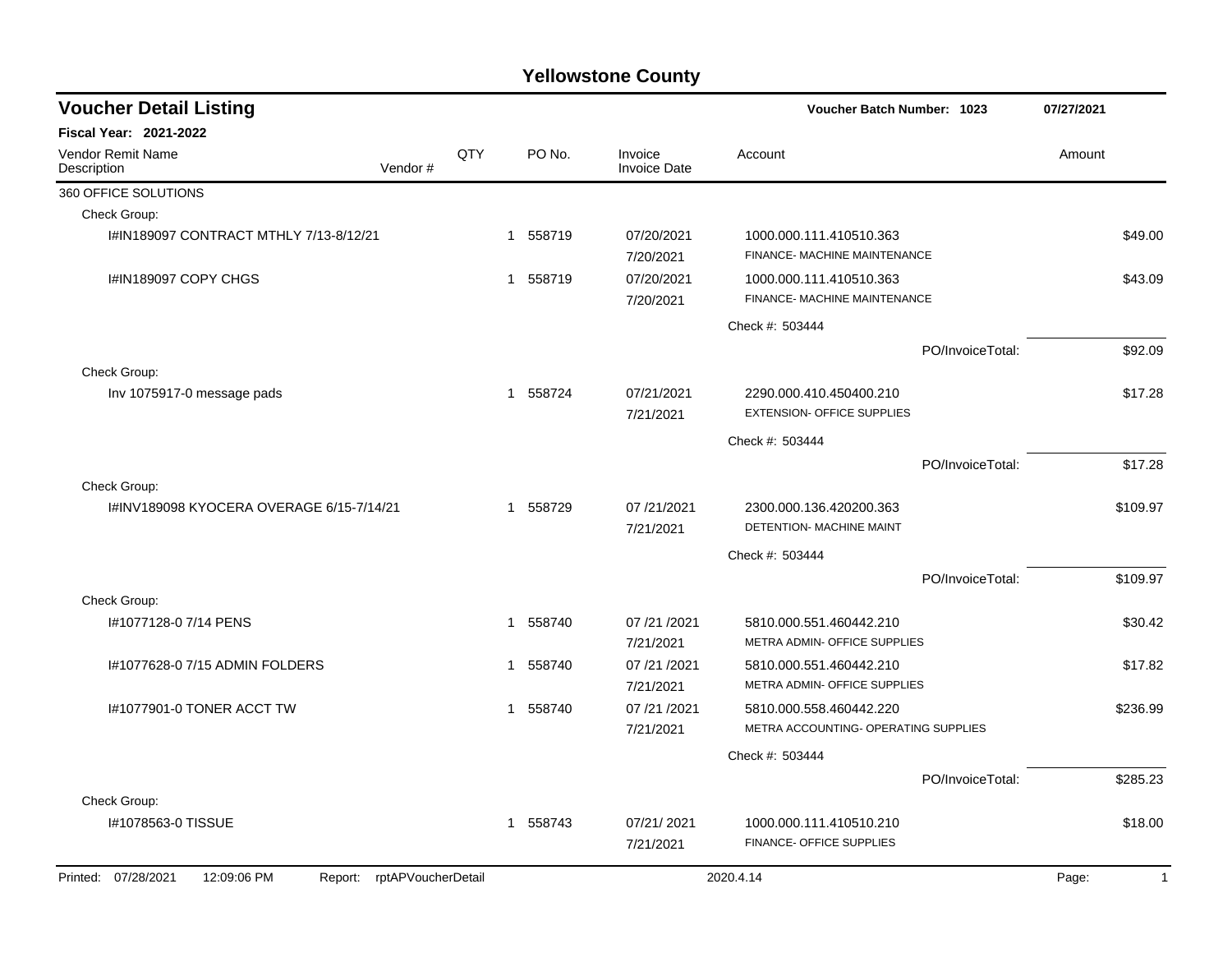| <b>Voucher Detail Listing</b>           |                            |             |                        |                                | Voucher Batch Number: 1023                                |                  | 07/27/2021              |
|-----------------------------------------|----------------------------|-------------|------------------------|--------------------------------|-----------------------------------------------------------|------------------|-------------------------|
| Fiscal Year: 2021-2022                  |                            |             |                        |                                |                                                           |                  |                         |
| <b>Vendor Remit Name</b><br>Description | Vendor#                    | QTY         | PO No.                 | Invoice<br><b>Invoice Date</b> | Account                                                   |                  | Amount                  |
|                                         |                            |             |                        |                                | Check #: 503444                                           |                  |                         |
|                                         |                            |             |                        |                                |                                                           | PO/InvoiceTotal: | \$18.00                 |
| Check Group:                            |                            |             |                        |                                |                                                           |                  |                         |
| I#1076697-0; Label tape yellow          |                            |             | 558800<br>1            | 07/23/2021<br>7/23/2021        | 2300.000.130.420110.210<br>ADMIN- OFFICE SUPPLIES         |                  | \$17.59                 |
| I#1076697-1; Label tape white           |                            |             | 558800<br>1            | 07/23/2021<br>7/23/2021        | 2300.000.130.420110.210<br><b>ADMIN- OFFICE SUPPLIES</b>  |                  | \$17.59                 |
| I#1077749-0; Folders, notebooks, pens   |                            | 1           | 558800                 | 07/23/2021<br>7/23/2021        | 2300.000.130.420110.210<br>ADMIN- OFFICE SUPPLIES         |                  | \$140.86                |
| #1077749-1; Pens                        |                            | $\mathbf 1$ | 558800                 | 07/23/2021<br>7/23/2021        | 2300.000.130.420110.210<br>ADMIN- OFFICE SUPPLIES         |                  | \$14.28                 |
|                                         |                            |             |                        |                                | Check #: 503444                                           |                  |                         |
|                                         |                            |             |                        |                                |                                                           | PO/InvoiceTotal: | \$190.32                |
|                                         |                            |             |                        |                                |                                                           | Vendor Total:    | \$712.89                |
| 3M                                      |                            |             |                        |                                |                                                           |                  |                         |
| Check Group:                            |                            |             |                        |                                |                                                           |                  |                         |
| 1#9411956290 SIGN SUPPLIES              |                            |             | 558774<br>$\mathbf{1}$ | 07/22/2021<br>7/22/2021        | 2110.000.401.430260.364<br>ROAD- SIGN MAINTENANCE         |                  | \$761.56                |
|                                         |                            |             |                        |                                | Check #: 503445                                           |                  |                         |
|                                         |                            |             |                        |                                |                                                           | PO/InvoiceTotal: | \$761.56                |
| A & H TURF & SPECIALTIES                | 021088                     |             |                        |                                |                                                           | Vendor Total:    | \$761.56                |
| Check Group:                            |                            |             |                        |                                |                                                           |                  |                         |
| 1#83853 SPRINKLER MAINT                 |                            |             | 558764<br>1            | 07/22/2021<br>7/22/2021        | 2110.000.401.430200.366<br>ROAD- REPAIR & MAINT BUILDINGS |                  | \$105.82                |
| 1#84562 SPRINKLER MAINT                 |                            |             | 558764<br>1            | 07/22/2021<br>7/22/2021        | 2110.000.401.430200.366<br>ROAD- REPAIR & MAINT BUILDINGS |                  | \$10.48                 |
|                                         |                            |             |                        |                                | Check #: 503446                                           |                  |                         |
|                                         |                            |             |                        |                                |                                                           | PO/InvoiceTotal: | \$116.30                |
|                                         |                            |             |                        |                                |                                                           | Vendor Total:    | \$116.30                |
| Printed: 07/28/2021<br>12:09:06 PM      | Report: rptAPVoucherDetail |             |                        |                                | 2020.4.14                                                 |                  | $\overline{2}$<br>Page: |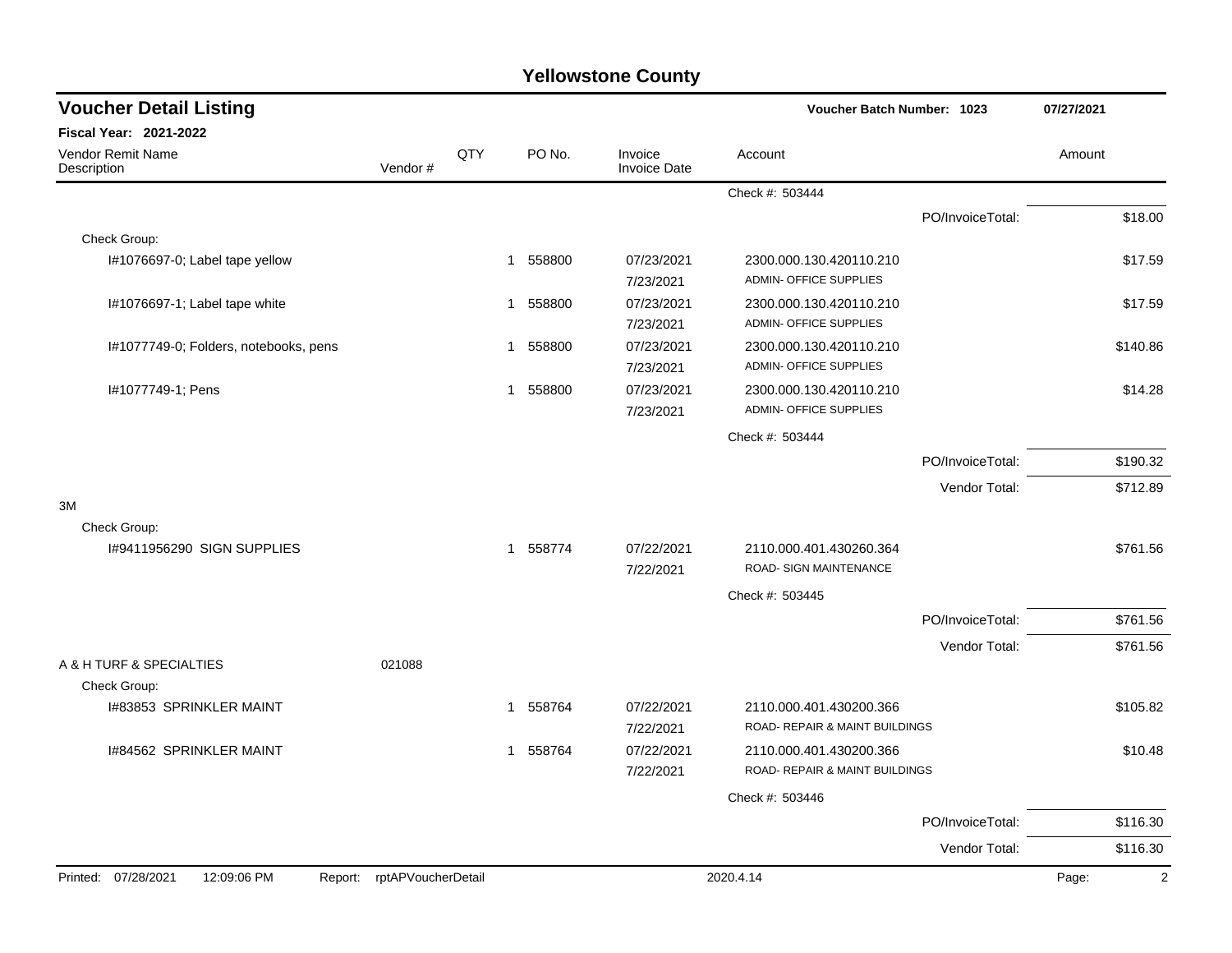| <b>Voucher Detail Listing</b>                 |                    |     |              |          |                                | <b>Voucher Batch Number: 1023</b>                            |                  | 07/27/2021 |  |
|-----------------------------------------------|--------------------|-----|--------------|----------|--------------------------------|--------------------------------------------------------------|------------------|------------|--|
| Fiscal Year: 2021-2022                        |                    |     |              |          |                                |                                                              |                  |            |  |
| Vendor Remit Name<br>Description              | Vendor#            | QTY |              | PO No.   | Invoice<br><b>Invoice Date</b> | Account                                                      |                  | Amount     |  |
| ACE ELECTRIC                                  | 001070             |     |              |          |                                |                                                              |                  |            |  |
| Check Group:                                  |                    |     |              |          |                                |                                                              |                  |            |  |
| I#4764 Irrigation pump Breakers               |                    |     |              | 1 558749 | 07/22/2021<br>7/22/2021        | 1000.000.728.430901.220<br>RIVERSIDE CEM- OPERATING SUPPLIES |                  | \$137.54   |  |
|                                               |                    |     |              |          |                                | Check #: 503447                                              |                  |            |  |
|                                               |                    |     |              |          |                                |                                                              | PO/InvoiceTotal: | \$137.54   |  |
|                                               |                    |     |              |          |                                |                                                              | Vendor Total:    | \$137.54   |  |
| AGGREGATE RESOURCES, INC.                     |                    |     |              |          |                                |                                                              |                  |            |  |
| Check Group:                                  |                    |     |              |          |                                |                                                              |                  |            |  |
| #1753 3" GRAVEL 215.71 @ 4.85 81022           |                    |     |              | 1 558787 | 07/22/2021<br>7/22/2021        | 2130.000.402.430244.400<br><b>BRIDGE- BUILDING MATERIALS</b> |                  | \$1,046.19 |  |
| #1753 1 1/2" GRAVEL 31.78 @ 5.10 61040        |                    |     | $\mathbf{1}$ | 558787   | 07/22/2021<br>7/22/2021        | 2130.000.402.430244.400<br><b>BRIDGE- BUILDING MATERIALS</b> |                  | \$162.08   |  |
|                                               |                    |     |              |          |                                | Check #: 503448                                              |                  |            |  |
|                                               |                    |     |              |          |                                |                                                              | PO/InvoiceTotal: | \$1,208.27 |  |
|                                               |                    |     |              |          |                                |                                                              | Vendor Total:    | \$1,208.27 |  |
| AIR CONTROLS CO<br>Check Group:               | 001147             |     |              |          |                                |                                                              |                  |            |  |
| I# 9839 A# 2644 / Repair downstairs freezer   |                    |     |              | 1 558792 | 07/23/2021<br>7/23/2021        | 2399.000.235.420250.360<br>YSC- REPAIRS & MAINT SERVICE      |                  | \$265.00   |  |
|                                               |                    |     |              |          |                                | Check #: 503449                                              |                  |            |  |
|                                               |                    |     |              |          |                                |                                                              | PO/InvoiceTotal: | \$265.00   |  |
|                                               |                    |     |              |          |                                |                                                              | Vendor Total:    | \$265.00   |  |
| AMERICAN WELDING & GAS INC<br>Check Group:    |                    |     |              |          |                                |                                                              |                  |            |  |
| A#65600 I#07919650 WELDING SUPPLIES           |                    |     |              | 1 558773 | 07/22/2021<br>7/22/2021        | 2110.000.401.430200.362<br><b>ROAD-MAINT &amp; REPAIRS</b>   |                  | \$48.45    |  |
| I#07903102 WELDING SUPPLIES                   |                    |     |              | 1 558773 | 07/22/2021<br>7/22/2021        | 2110.000.401.430200.362<br><b>ROAD-MAINT &amp; REPAIRS</b>   |                  | \$44.91    |  |
|                                               |                    |     |              |          |                                | Check #: 503450                                              |                  |            |  |
|                                               | rptAPVoucherDetail |     |              |          |                                | 2020.4.14                                                    |                  | 3          |  |
| Printed: 07/28/2021<br>12:09:06 PM<br>Report: |                    |     |              |          |                                |                                                              |                  | Page:      |  |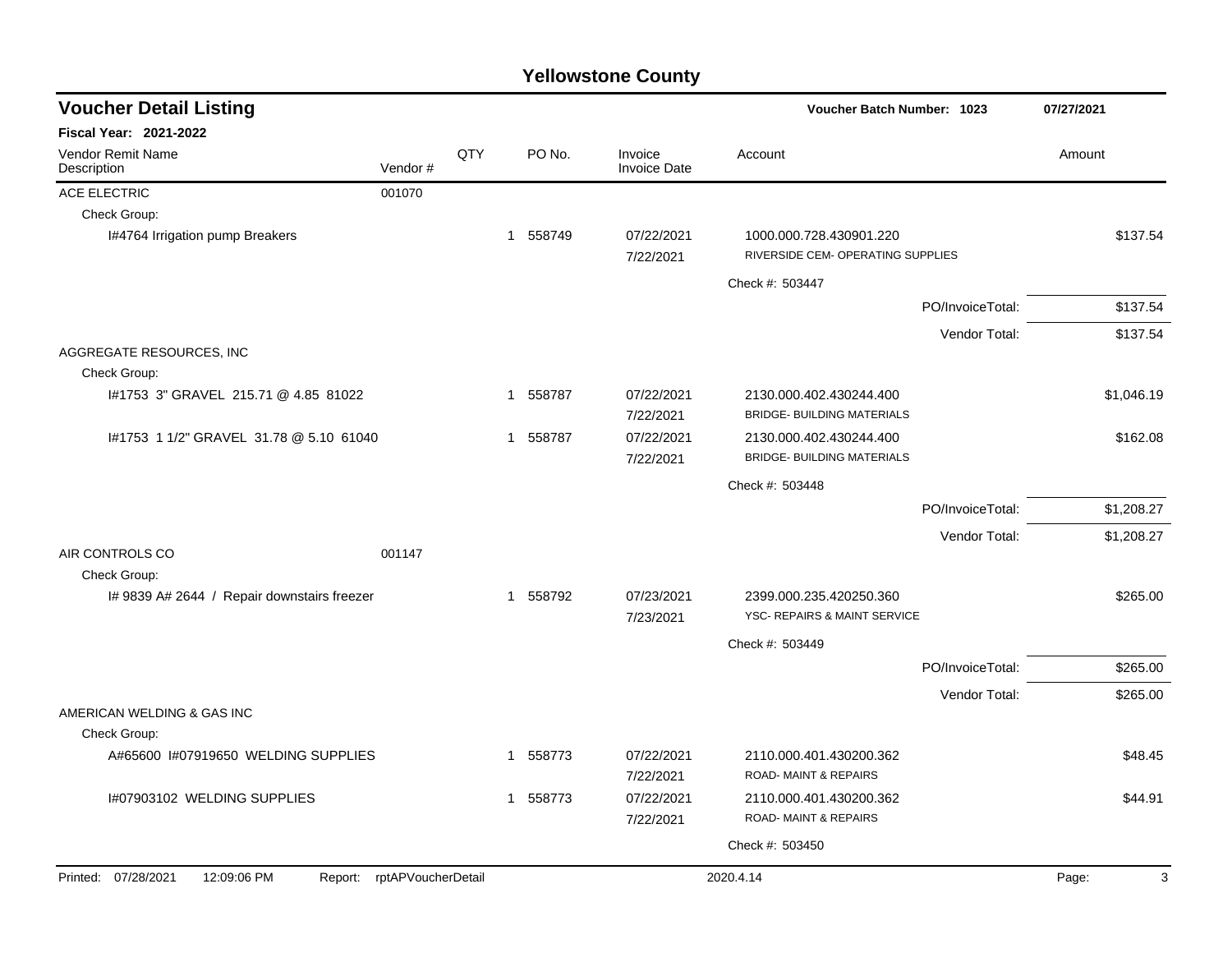| <b>Voucher Detail Listing</b>                 |                    |     |          |                                | Voucher Batch Number: 1023          |                  |                         |  |  |
|-----------------------------------------------|--------------------|-----|----------|--------------------------------|-------------------------------------|------------------|-------------------------|--|--|
| Fiscal Year: 2021-2022                        |                    |     |          |                                |                                     |                  |                         |  |  |
| Vendor Remit Name<br>Description              | Vendor#            | QTY | PO No.   | Invoice<br><b>Invoice Date</b> | Account                             |                  | Amount                  |  |  |
|                                               |                    |     |          |                                |                                     | PO/InvoiceTotal: | \$93.36                 |  |  |
|                                               |                    |     |          |                                |                                     | Vendor Total:    | \$93.36                 |  |  |
| ANGEL LIND'S DAIRY INC                        |                    |     |          |                                |                                     |                  |                         |  |  |
| Check Group:                                  |                    |     |          |                                |                                     |                  |                         |  |  |
| I#8011193 A#YOUTHS / Dairy                    |                    |     | 1 558727 | 07/21/2021<br>7/21/2021        | 2399.000.235.420250.223<br>YSC-FOOD |                  | \$144.05                |  |  |
|                                               |                    |     |          |                                | Check #: 503451                     |                  |                         |  |  |
|                                               |                    |     |          |                                |                                     | PO/InvoiceTotal: | \$144.05                |  |  |
|                                               |                    |     |          |                                |                                     | Vendor Total:    | \$144.05                |  |  |
| APPLIED INDUST TECH<br>Check Group:           | 001610             |     |          |                                |                                     |                  |                         |  |  |
| I#7021992766 SKITBOARD                        |                    |     | 1 558758 | 07/22/2021                     | 2110.000.401.430200.361             |                  | \$655.66                |  |  |
|                                               |                    |     |          | 7/22/2021                      | ROAD-VEHICLE REPAIRS                |                  |                         |  |  |
|                                               |                    |     |          |                                | Check #: 503452                     |                  |                         |  |  |
|                                               |                    |     |          |                                |                                     | PO/InvoiceTotal: | \$655.66                |  |  |
|                                               |                    |     |          |                                |                                     | Vendor Total:    | \$655.66                |  |  |
| ARCHIE COCHRANE MOTORS<br>Check Group:        | 001410             |     |          |                                |                                     |                  |                         |  |  |
| I#790563/1; Car #28 new tires                 |                    |     | 1 558793 | 07/23/2021                     | 2300.000.132.420150.361             |                  | \$756.84                |  |  |
|                                               |                    |     |          | 7/23/2021                      | PATROL- VEHICLE REPAIRS             |                  |                         |  |  |
|                                               |                    |     |          |                                | Check #: 503453                     |                  |                         |  |  |
|                                               |                    |     |          |                                |                                     | PO/InvoiceTotal: | \$756.84                |  |  |
|                                               |                    |     |          |                                |                                     | Vendor Total:    | \$756.84                |  |  |
| ARMSTRONG PEST CONTROL<br>Check Group:        | 001440             |     |          |                                |                                     |                  |                         |  |  |
| I#137697 PEST/BIRD CONTROL SVC                |                    |     | 1 558761 | 07/22/2021                     | 2110.000.401.430200.366             |                  | \$125.00                |  |  |
|                                               |                    |     |          | 7/22/2021                      | ROAD- REPAIR & MAINT BUILDINGS      |                  |                         |  |  |
|                                               |                    |     |          |                                | Check #: 503454                     |                  |                         |  |  |
|                                               |                    |     |          |                                |                                     | PO/InvoiceTotal: | \$125.00                |  |  |
| Printed: 07/28/2021<br>12:09:06 PM<br>Report: | rptAPVoucherDetail |     |          |                                | 2020.4.14                           |                  | Page:<br>$\overline{4}$ |  |  |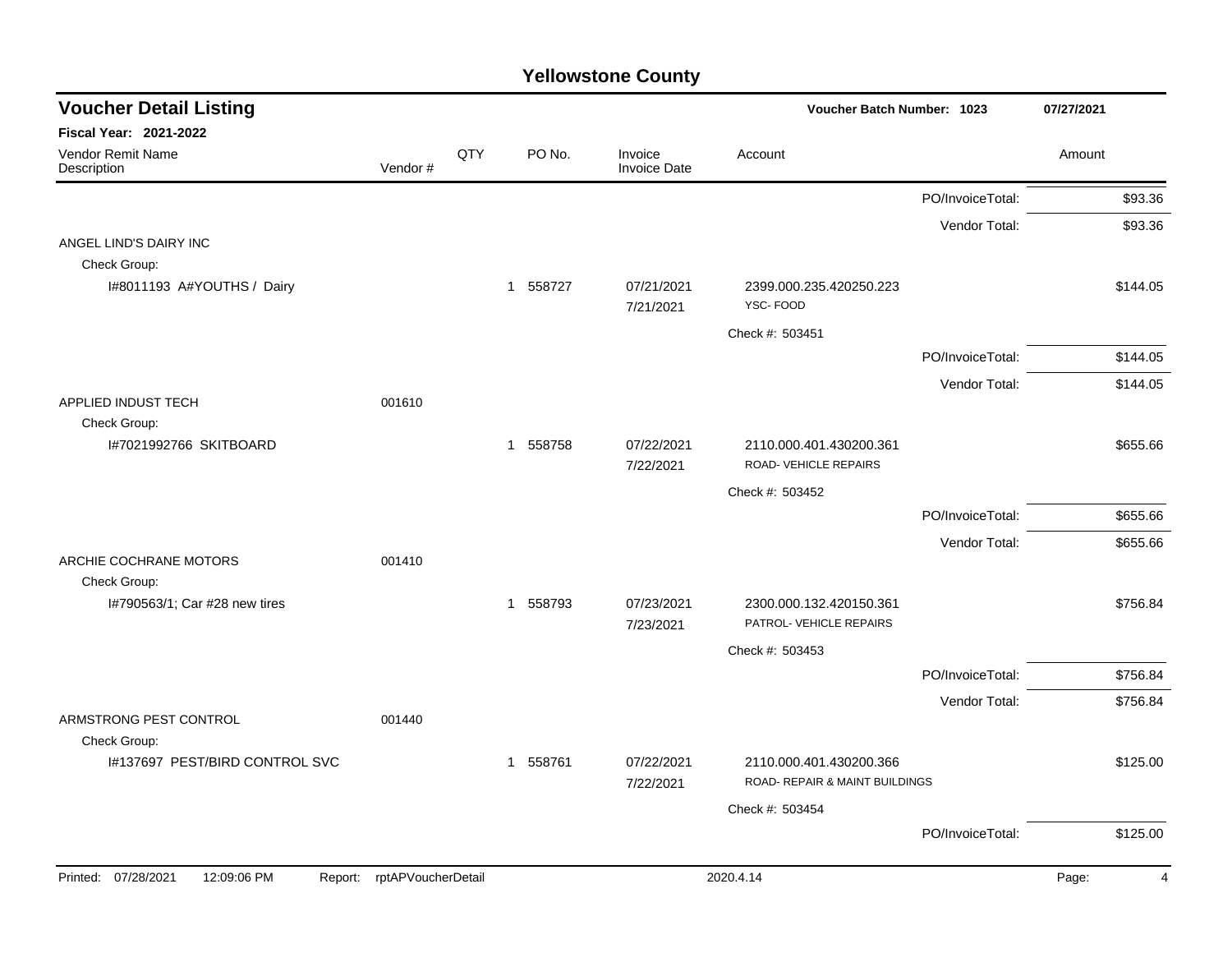| <b>Voucher Detail Listing</b>                       |         |              |          |                                | Voucher Batch Number: 1023                               |                  | 07/27/2021 |
|-----------------------------------------------------|---------|--------------|----------|--------------------------------|----------------------------------------------------------|------------------|------------|
| <b>Fiscal Year: 2021-2022</b>                       |         |              |          |                                |                                                          |                  |            |
| Vendor Remit Name<br>Description                    | Vendor# | QTY          | PO No.   | Invoice<br><b>Invoice Date</b> | Account                                                  |                  | Amount     |
|                                                     |         |              |          |                                |                                                          | Vendor Total:    | \$125.00   |
| <b>AUTO GLASS</b>                                   |         |              |          |                                |                                                          |                  |            |
| Check Group:                                        |         |              |          |                                |                                                          |                  |            |
| I#I086981; Old car #118 new windshield              |         | -1           | 558803   | 07/23/2021<br>7/23/2021        | 2300.000.131.420140.361<br>DETECTIVES- VEHICLE REPAIRS   |                  | \$259.00   |
| I#I086990; Car #37 windshield repair                |         | $\mathbf{1}$ | 558803   | 07/23/2021<br>7/23/2021        | 2300.000.132.420150.361<br>PATROL- VEHICLE REPAIRS       |                  | \$35.00    |
|                                                     |         |              |          |                                | Check #: 503455                                          |                  |            |
|                                                     |         |              |          |                                |                                                          | PO/InvoiceTotal: | \$294.00   |
|                                                     |         |              |          |                                |                                                          | Vendor Total:    | \$294.00   |
| BATTERIES PLUS STORE #253<br>Check Group:           | 042967  |              |          |                                |                                                          |                  |            |
| I#P41844571 AA BATTERIES                            |         |              | 1 558756 | 07/22/2021<br>7/22/2021        | 2300.000.136.420200.220<br>DETENTION- OPERATING SUPPLIES |                  | \$56.16    |
| I#P41844571 AAA BATTERIES                           |         | 1            | 558756   | 07 /22/2021<br>7/22/2021       | 2300.000.136.420200.220<br>DETENTION- OPERATING SUPPLIES |                  | \$64.80    |
| I#P41844571 123AB BATTERIES                         |         | 100          | 558756   | 07/22/2021<br>7/22/2021        | 2300.000.136.420200.220<br>DETENTION- OPERATING SUPPLIES |                  | \$190.00   |
|                                                     |         |              |          |                                | Check #: 503456                                          |                  |            |
|                                                     |         |              |          |                                |                                                          | PO/InvoiceTotal: | \$310.96   |
| Check Group:                                        |         |              |          |                                |                                                          |                  |            |
| I#P41623363 BATTERY                                 |         |              | 1 558767 | 07/22/2021<br>7/22/2021        | 2110.000.401.430200.361<br>ROAD-VEHICLE REPAIRS          |                  | \$123.25   |
| I#P41578780 BATTERY                                 |         |              | 1 558767 | 07/22/2021<br>7/22/2021        | 2110.000.401.430200.361<br>ROAD-VEHICLE REPAIRS          |                  | \$140.25   |
|                                                     |         |              |          |                                | Check #: 503456                                          |                  |            |
|                                                     |         |              |          |                                |                                                          | PO/InvoiceTotal: | \$263.50   |
|                                                     |         |              |          |                                |                                                          | Vendor Total:    | \$574.46   |
| <b>BILLINGS CHAMBER OF COMMERCE</b><br>Check Group: |         |              |          |                                |                                                          |                  |            |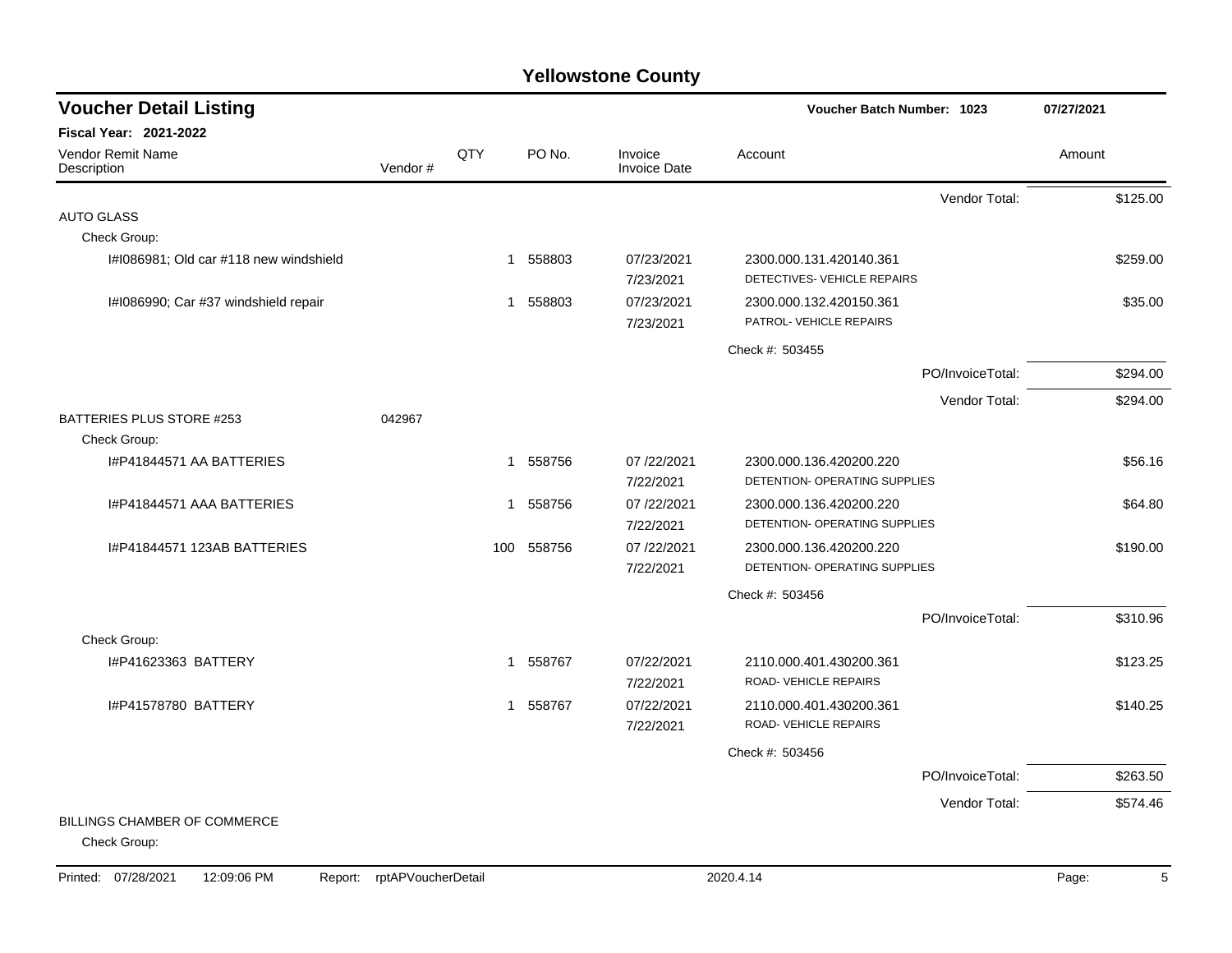#### I#99203 7/14 CHAMBER BUSINESS AFTER HOURS MEMBERSHIP FY22 1 558741 07/21/2021 5810.000.551.460442.330 \$300.00 7/21/2021 METRA ADMIN- MEMBESHIP & DUES Check #: 503457 PO/InvoiceTotal: \$300.00 Vendor Total: \$300.00 BILLINGS CONSTRUCTION SUPPLY Check Group: l#3707 SIGN STAND \$421.94 \$421.94 \$421.94  $1 - 558786$   $07/22/2021$   $2110.000.401.430260.364$  \$421.94 7/22/2021 ROAD- SIGN MAINTENANCE I#3486 BANDING STRAP 1 558786 07/22/2021 2110.000.401.430260.364 \$129.78 7/22/2021 ROAD- SIGN MAINTENANCE Check #: 503458 PO/InvoiceTotal: \$551.72 Vendor Total: \$551.72 BILLINGS REGIONAL LANDFILL 042554 Check Group: I#01439974 7/13/21 LANDFILL 1 558717 07/19/2021 2256.000.407.420501.398 \$29.05 7/19/2021 BLIGHT- VARIABLE CONTRACT SERVICES Check #: 503459 PO/InvoiceTotal: \$29.05 Check Group: I#01442284 DUMP 1 558766 07/22/2021 2110.000.401.430200.450 \$61.50 7/22/2021 ROAD- RAW MATERIALS- GAS TAX Check #: 503459 PO/InvoiceTotal: \$61.50 Vendor Total: \$90.55 BOBCAT OF BIG SKY INC **Voucher Batch Number: Yellowstone County** Vendor Remit Name Description **Voucher Detail Listing Fiscal Year: 2021-2022 1023 07/27/2021** PO No. Invoice Account Amount Amount Amount Amount Vendor # **QTY** Invoice Date

Check Group: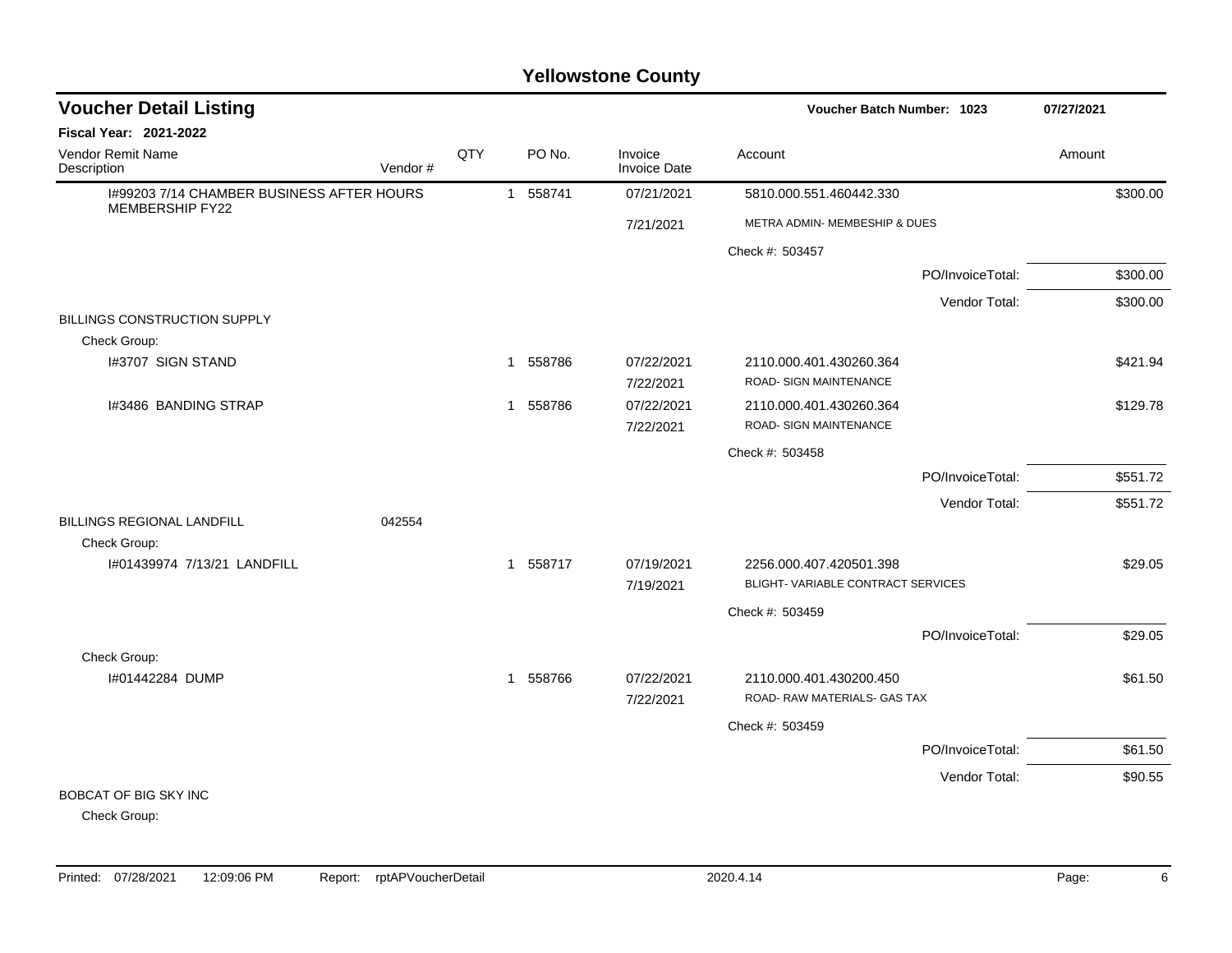|                                         | <b>Yellowstone County</b>      |                            |              |        |                         |                                                           |                  |                          |  |  |  |  |  |
|-----------------------------------------|--------------------------------|----------------------------|--------------|--------|-------------------------|-----------------------------------------------------------|------------------|--------------------------|--|--|--|--|--|
| <b>Voucher Detail Listing</b>           |                                |                            |              |        |                         | <b>Voucher Batch Number: 1023</b>                         |                  | 07/27/2021               |  |  |  |  |  |
| <b>Fiscal Year: 2021-2022</b>           |                                |                            |              |        |                         |                                                           |                  |                          |  |  |  |  |  |
| <b>Vendor Remit Name</b><br>Description |                                | Vendor#                    | QTY          | PO No. | Invoice<br>Invoice Date | Account                                                   |                  | Amount                   |  |  |  |  |  |
| I#82514 NUTS & BOLTS                    |                                |                            | $\mathbf{1}$ | 558769 | 07/22/2021              | 2130.000.402.430244.361                                   |                  | \$14.06                  |  |  |  |  |  |
|                                         |                                |                            |              |        | 7/22/2021               | <b>BRIDGE- VEHICLE REPAIRS</b>                            |                  |                          |  |  |  |  |  |
|                                         |                                |                            |              |        |                         | Check #: 503460                                           |                  |                          |  |  |  |  |  |
|                                         |                                |                            |              |        |                         |                                                           | PO/InvoiceTotal: | \$14.06                  |  |  |  |  |  |
|                                         |                                |                            |              |        |                         |                                                           | Vendor Total:    | \$14.06                  |  |  |  |  |  |
| CARQUEST AUTO PARTS.                    |                                | 006210                     |              |        |                         |                                                           |                  |                          |  |  |  |  |  |
| Check Group:                            |                                |                            |              |        |                         |                                                           |                  |                          |  |  |  |  |  |
|                                         | I#1935-637711 CORE RETURN      |                            | 1            | 558760 | 07/22/2021              | 2110.000.401.430200.361                                   |                  | $(\$20.00)$              |  |  |  |  |  |
|                                         |                                |                            |              |        | 7/22/2021               | ROAD- VEHICLE REPAIRS                                     |                  |                          |  |  |  |  |  |
| #1935-637679 HYD FILTER                 |                                |                            |              | 558760 | 07/22/2021              | 2130.000.402.430244.361                                   |                  | \$10.67                  |  |  |  |  |  |
|                                         |                                |                            |              |        | 7/22/2021               | <b>BRIDGE- VEHICLE REPAIRS</b>                            |                  |                          |  |  |  |  |  |
| I#1935-637714 AIR FILTER                |                                |                            | 1            | 558760 | 07/22/2021              | 2110.000.401.430200.361                                   |                  | \$8.81                   |  |  |  |  |  |
|                                         |                                |                            |              |        | 7/22/2021               | ROAD- VEHICLE REPAIRS                                     |                  |                          |  |  |  |  |  |
| I#1935-638368 AIR FILTERS               |                                |                            | 1            | 558760 | 07/22/2021              | 2110.000.401.430200.361                                   |                  | \$22.38                  |  |  |  |  |  |
|                                         |                                |                            |              |        | 7/22/2021               | ROAD- VEHICLE REPAIRS                                     |                  |                          |  |  |  |  |  |
|                                         | I#1935-638250 AIR FILTER, FUSE |                            |              | 558760 | 07/22/2021              | 2110.000.401.430200.361                                   |                  | \$61.94                  |  |  |  |  |  |
|                                         |                                |                            |              |        | 7/22/2021               | ROAD- VEHICLE REPAIRS                                     |                  |                          |  |  |  |  |  |
|                                         | I#1935-638295 BATTERY, CIRCUIT |                            |              | 558760 | 07/22/2021              | 2110.000.401.430200.361                                   |                  | \$86.01                  |  |  |  |  |  |
|                                         |                                |                            |              |        | 7/22/2021               | ROAD- VEHICLE REPAIRS                                     |                  |                          |  |  |  |  |  |
| I#1935-638421 AIR FILTER                |                                |                            | 1            | 558760 | 07/22/2021              | 2110.000.401.430200.361                                   |                  | \$9.44                   |  |  |  |  |  |
|                                         |                                |                            |              |        | 7/22/2021               | ROAD- VEHICLE REPAIRS                                     |                  |                          |  |  |  |  |  |
| I#1935-638472 ATF                       |                                |                            | 1            | 558760 | 07/22/2021              | 2110.000.401.430200.361                                   |                  | \$14.70                  |  |  |  |  |  |
|                                         |                                |                            |              |        | 7/22/2021               | ROAD- VEHICLE REPAIRS                                     |                  |                          |  |  |  |  |  |
| I#1935-639089 SPARK PLUG                |                                |                            |              | 558760 | 07/22/2021              | 2110.000.401.430200.361                                   |                  | \$8.07                   |  |  |  |  |  |
|                                         |                                |                            |              |        | 7/22/2021               | ROAD-VEHICLE REPAIRS                                      |                  |                          |  |  |  |  |  |
| I#1935-639088 AIR FILTERS               |                                |                            |              | 558760 | 07/22/2021              | 2110.000.401.430200.361                                   |                  | \$101.46                 |  |  |  |  |  |
|                                         |                                |                            |              |        | 7/22/2021               | ROAD-VEHICLE REPAIRS                                      |                  |                          |  |  |  |  |  |
| I#1935-639209 BATTERY                   |                                |                            | 1            | 558760 | 07/22/2021              | 2110.000.401.430200.361<br>ROAD- VEHICLE REPAIRS          |                  | \$125.17                 |  |  |  |  |  |
|                                         |                                |                            |              |        | 7/22/2021               |                                                           |                  |                          |  |  |  |  |  |
| I#1935-639106 VALVE                     |                                |                            | 1            | 558760 | 07/22/2021              | 2130.000.402.430244.361<br><b>BRIDGE- VEHICLE REPAIRS</b> |                  | \$31.59                  |  |  |  |  |  |
|                                         |                                |                            |              |        | 7/22/2021               |                                                           |                  |                          |  |  |  |  |  |
| Printed: 07/28/2021                     | 12:09:06 PM                    | Report: rptAPVoucherDetail |              |        |                         | 2020.4.14                                                 |                  | $7\overline{ }$<br>Page: |  |  |  |  |  |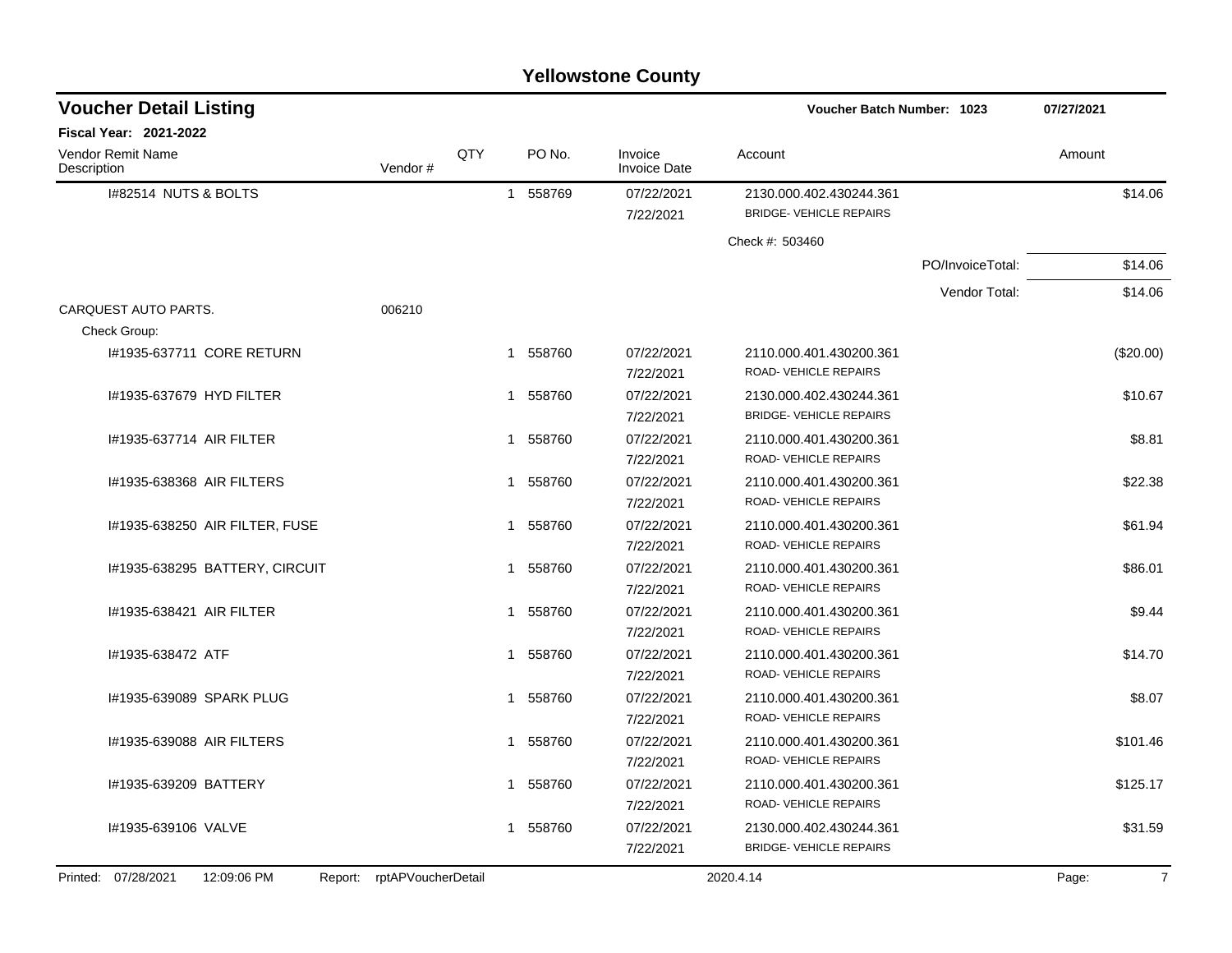|                                                |                            |     |                        | <b>Yellowstone County</b>      |                                                                 |              |
|------------------------------------------------|----------------------------|-----|------------------------|--------------------------------|-----------------------------------------------------------------|--------------|
| <b>Voucher Detail Listing</b>                  |                            |     |                        |                                | Voucher Batch Number: 1023                                      | 07/27/2021   |
| <b>Fiscal Year: 2021-2022</b>                  |                            |     |                        |                                |                                                                 |              |
| Vendor Remit Name<br>Description               | Vendor#                    | QTY | PO No.                 | Invoice<br><b>Invoice Date</b> | Account                                                         | Amount       |
| I#1935-639421 AIR FILTERS                      |                            |     | 558760<br>$\mathbf{1}$ | 07/22/2021<br>7/22/2021        | 2110.000.401.430200.361<br>ROAD-VEHICLE REPAIRS                 | \$84.93      |
| 2% DISCOUNT                                    |                            |     | 558760<br>1            | 07/22/2021<br>7/22/2021        | 2110.000.401.430200.361<br>ROAD-VEHICLE REPAIRS                 | (\$10.06)    |
| 2% DISCOUNT                                    |                            |     | 558760<br>1            | 07/22/2021<br>7/22/2021        | 2130.000.402.430244.361<br><b>BRIDGE- VEHICLE REPAIRS</b>       | (\$0.85)     |
|                                                |                            |     |                        |                                | Check #: 503461                                                 |              |
|                                                |                            |     |                        |                                | PO/InvoiceTotal:                                                | \$534.26     |
| CENTURYLINK                                    |                            |     |                        |                                | Vendor Total:                                                   | \$534.26     |
| Check Group:                                   |                            |     |                        |                                |                                                                 |              |
| A#406-652-0565 439B 7/1-31/21                  |                            |     | 1 558716               | 07/19/2021<br>7/19/2021        | 2830.000.414.430800.345<br>JUNK VEHICLE- TELEPHONE & TECHNOLOGY | \$54.46      |
|                                                |                            |     |                        |                                | Check #: 503462                                                 |              |
|                                                |                            |     |                        |                                | PO/InvoiceTotal:                                                | \$54.46      |
|                                                |                            |     |                        |                                | Vendor Total:                                                   | \$54.46      |
| <b>CHARTER COMMUNICATIONS.</b><br>Check Group: |                            |     |                        |                                |                                                                 |              |
| I#2088374071521; Internet svc. 7/15/21         |                            |     | 1 558804               | 07/23/2021<br>7/23/2021        | 2300.000.126.420800.345<br>CORONER-TELEPHONE & TECHNOLOGY       | \$109.99     |
|                                                |                            |     |                        |                                | Check #: 503463                                                 |              |
|                                                |                            |     |                        |                                | PO/InvoiceTotal:                                                | \$109.99     |
|                                                |                            |     |                        |                                | Vendor Total:                                                   | \$109.99     |
| CORRECTIONAL HEALTH PARTNERS LLC               |                            |     |                        |                                |                                                                 |              |
| Check Group:                                   |                            |     |                        |                                |                                                                 |              |
| I#2021-07.MTYCJ JULY ADMIN                     |                            |     | 1 558721               | 07/21/2021<br>7/21/2021        | 2300.000.136.420200.399<br>DETENTION- CHP MEDICAL               | \$190,623.00 |
| I#2021-07.MTYCJ MH COORD JULY                  |                            |     | 1 558721               | 07/21/2021<br>7/21/2021        | 2272.000.199.440400.398<br>MH- OTHER CONTRACT SERVICES          | \$9,337.67   |
|                                                |                            |     |                        |                                | Check #: 503464                                                 |              |
| Printed: 07/28/2021<br>12:09:06 PM             | Report: rptAPVoucherDetail |     |                        |                                | 2020.4.14                                                       | Page:<br>8   |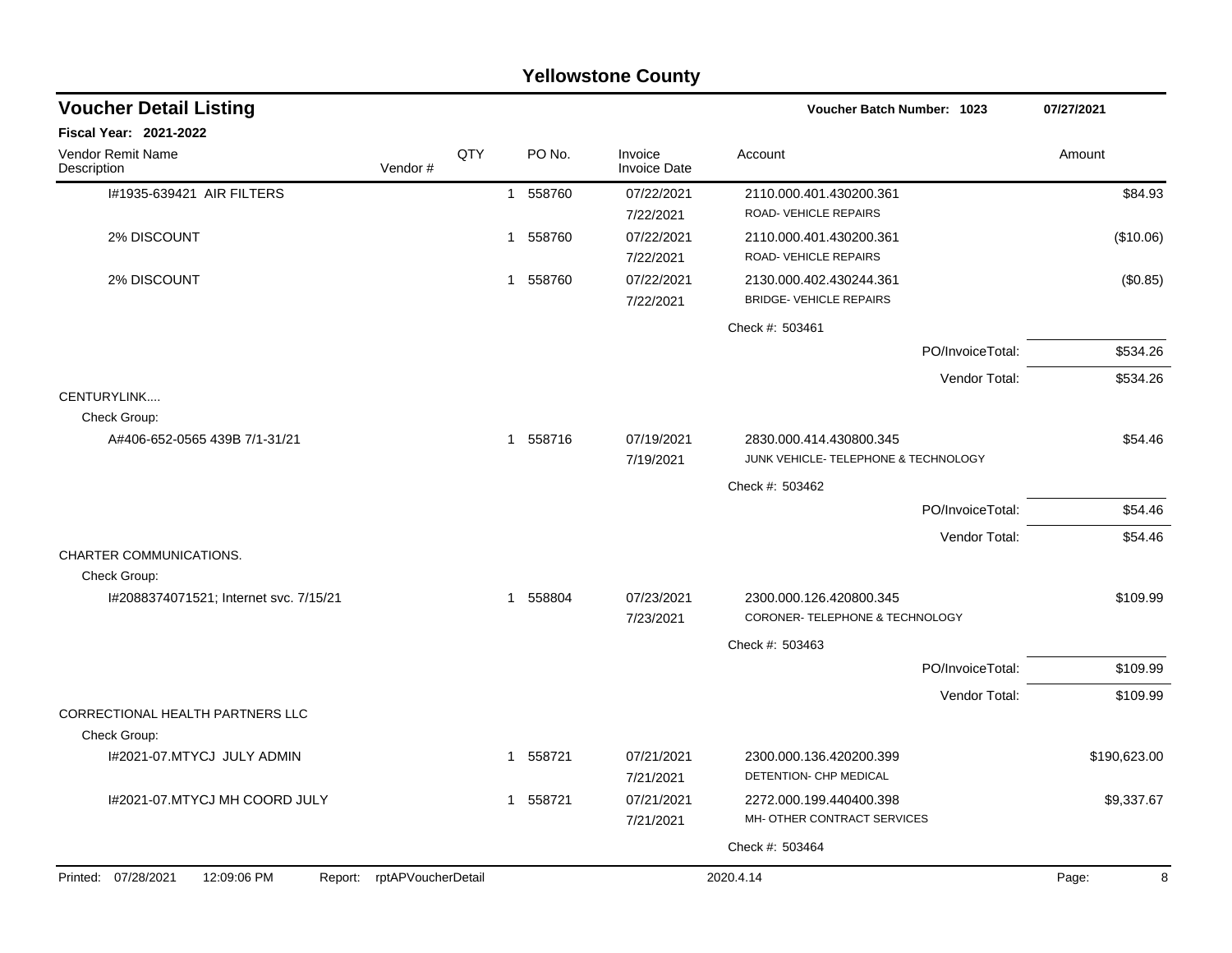| <b>Voucher Detail Listing</b>                              |          |     |                        |                                | Voucher Batch Number: 1023                | 07/27/2021   |
|------------------------------------------------------------|----------|-----|------------------------|--------------------------------|-------------------------------------------|--------------|
| <b>Fiscal Year: 2021-2022</b>                              |          |     |                        |                                |                                           |              |
| Vendor Remit Name<br>Description                           | Vendor # | QTY | PO No.                 | Invoice<br><b>Invoice Date</b> | Account                                   | Amount       |
|                                                            |          |     |                        |                                | PO/InvoiceTotal:                          | \$199,960.67 |
|                                                            |          |     |                        |                                | Vendor Total:                             | \$199,960.67 |
| <b>CRESCENT ELECTRIC SUPPLY</b>                            | 002456   |     |                        |                                |                                           |              |
| Check Group:                                               |          |     |                        |                                |                                           |              |
| 1#S509311113.001 GFNT2-W LEVITON 5-20R SELF<br><b>TEST</b> |          |     | 1 558732               | 07/21/2021                     | 5810.000.552.460442.230                   | \$100.15     |
|                                                            |          |     |                        | 7/21/2021                      | METRA FACILITIES- REPAIR & MAINT SUPPLIES |              |
| 1#S509330354.001 7/16 GFTR-W LEVITON 520 R SLIM            |          |     | 1 558732               | 07/21/2021                     | 5810.000.552.460442.230                   | \$189.17     |
|                                                            |          |     |                        | 7/21/2021                      | METRA FACILITIES- REPAIR & MAINT SUPPLIES |              |
|                                                            |          |     |                        |                                | Check #: 503465                           |              |
|                                                            |          |     |                        |                                | PO/InvoiceTotal:                          | \$289.32     |
|                                                            |          |     |                        |                                | Vendor Total:                             | \$289.32     |
| DANA SAFETY SUPPLY INC                                     |          |     |                        |                                |                                           |              |
| Check Group:                                               |          |     |                        |                                |                                           |              |
| I#734929; Spikes                                           |          |     | 558801<br>$\mathbf{1}$ | 07/23/2021                     | 2300.000.132.420150.220                   | \$1,101.00   |
|                                                            |          |     |                        | 7/23/2021                      | PATROL- OPERATING SUPPLIES                |              |
|                                                            |          |     |                        |                                | Check #: 503466                           |              |
|                                                            |          |     |                        |                                | PO/InvoiceTotal:                          | \$1,101.00   |
|                                                            |          |     |                        |                                | Vendor Total:                             | \$1,101.00   |
| DIRECT AUTOMOTIVE DIST.                                    |          |     |                        |                                |                                           |              |
| Check Group:                                               |          |     |                        |                                |                                           |              |
| I#14FK1371 CLEANING SUP                                    |          |     | 1 558789               | 07/22/2021                     | 2110.000.401.430200.220                   | \$51.72      |
|                                                            |          |     |                        | 7/22/2021                      | ROAD- OPERATING SUPPLIES                  |              |
|                                                            |          |     |                        |                                | Check #: 503467                           |              |
|                                                            |          |     |                        |                                | PO/InvoiceTotal:                          | \$51.72      |
|                                                            |          |     |                        |                                | Vendor Total:                             | \$51.72      |
| ELK RIVER LAW OFFICES                                      | 041793   |     |                        |                                |                                           |              |
| Check Group:                                               |          |     |                        |                                |                                           |              |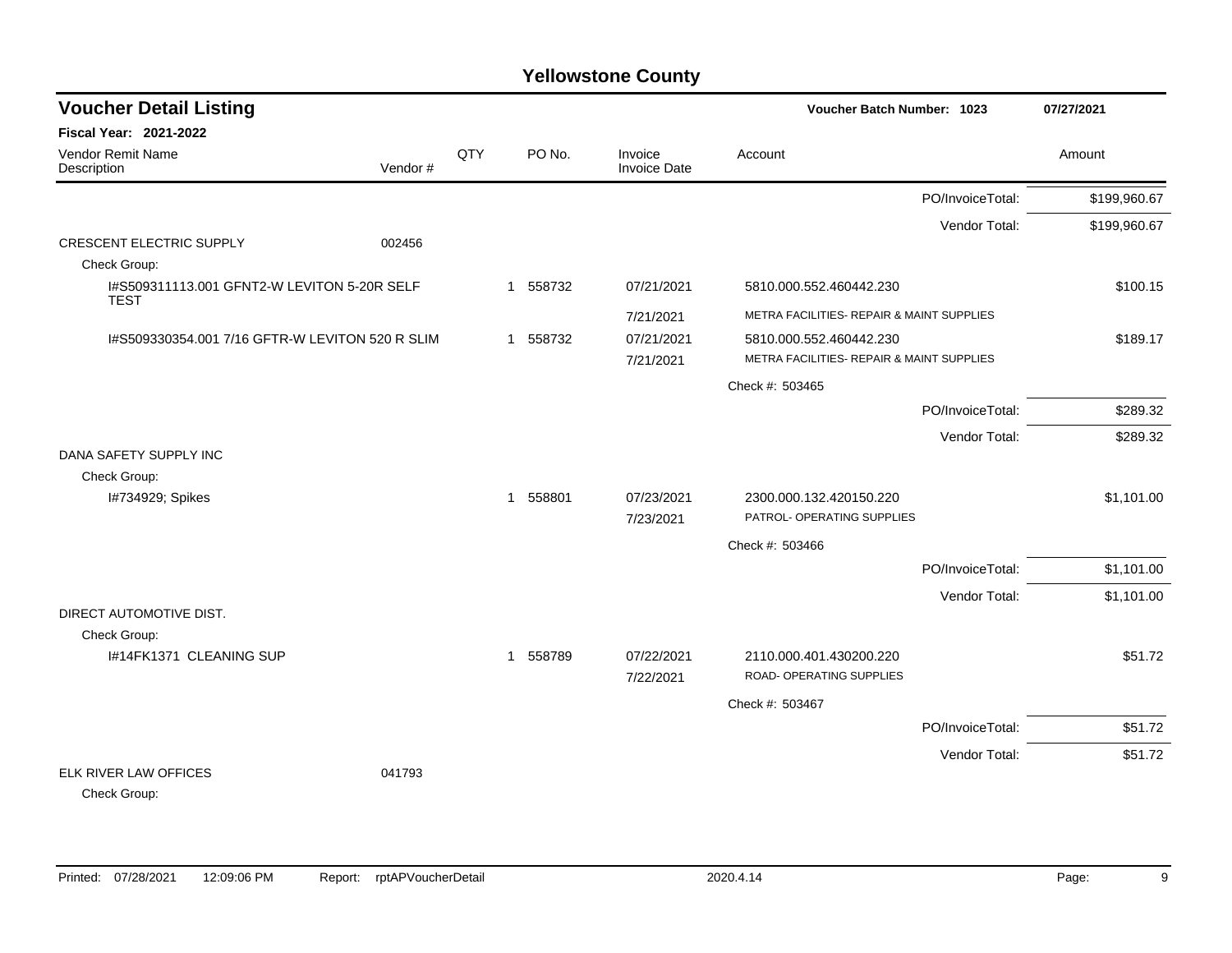| <b>Voucher Detail Listing</b>                                                                               |     |                        |                                | Voucher Batch Number: 1023                       |                  | 07/27/2021 |          |
|-------------------------------------------------------------------------------------------------------------|-----|------------------------|--------------------------------|--------------------------------------------------|------------------|------------|----------|
| Fiscal Year: 2021-2022                                                                                      |     |                        |                                |                                                  |                  |            |          |
| Vendor Remit Name<br>Description<br>Vendor#                                                                 | QTY | PO No.                 | Invoice<br><b>Invoice Date</b> | Account                                          |                  | Amount     |          |
| Writ DV 18 845<br>#21001263 NEEFCU v. Becker Ck. #32158550 - Denny<br>Menholt Frontier Chevrolet A101-95321 |     | 1 558751               | 07/22/2021                     | 7151.000.000.021250.000                          |                  |            | \$350.00 |
|                                                                                                             |     |                        | 7/22/2021                      | SHERIFF WRITS & NOTICES DUE TO OTHERS            |                  |            |          |
|                                                                                                             |     |                        |                                | Check #: 503468                                  |                  |            |          |
|                                                                                                             |     |                        |                                |                                                  | PO/InvoiceTotal: |            | \$350.00 |
|                                                                                                             |     |                        |                                |                                                  | Vendor Total:    |            | \$350.00 |
| <b>GALLES FILTER &amp; EXHAUST</b>                                                                          |     |                        |                                |                                                  |                  |            |          |
| Check Group:                                                                                                |     |                        |                                |                                                  |                  |            |          |
| I#T-97473 BAND, FLARE, CLAMPS, HOSES                                                                        |     | 558785<br>$\mathbf{1}$ | 07/22/2021<br>7/22/2021        | 2110.000.401.430200.361<br>ROAD-VEHICLE REPAIRS  |                  |            | \$131.29 |
|                                                                                                             |     |                        |                                | Check #: 503469                                  |                  |            |          |
|                                                                                                             |     |                        |                                |                                                  | PO/InvoiceTotal: |            | \$131.29 |
|                                                                                                             |     |                        |                                |                                                  | Vendor Total:    |            | \$131.29 |
| <b>GENUINE MARKETING LLC</b>                                                                                |     |                        |                                |                                                  |                  |            |          |
| Check Group:<br>I#1255 Meds for first aid supplies                                                          |     | 1 558730               | 07/21/2021                     | 2399.000.235.420250.222                          |                  |            | \$547.35 |
|                                                                                                             |     |                        | 7/21/2021                      | YSC- CHEM/LAB/MED SUPPLIES                       |                  |            |          |
|                                                                                                             |     |                        |                                | Check #: 503470                                  |                  |            |          |
|                                                                                                             |     |                        |                                |                                                  | PO/InvoiceTotal: |            | \$547.35 |
|                                                                                                             |     |                        |                                |                                                  | Vendor Total:    |            | \$547.35 |
| <b>GLOCK PROFESSIONAL INC</b><br>022490                                                                     |     |                        |                                |                                                  |                  |            |          |
| Check Group:                                                                                                |     |                        |                                |                                                  |                  |            |          |
| 1#100153981 Armorer Helena 11/18/21 PG                                                                      |     | 1 558723               | 07/21/2021<br>7/21/2021        | 2300.000.130.420110.380<br><b>ADMIN-TRAINING</b> |                  |            | \$250.00 |
| I#100153979 Armorer Helena 11/18/21 ZW                                                                      |     | 558723<br>$\mathbf{1}$ | 07/21/2021                     | 2300.000.130.420110.380                          |                  |            | \$250.00 |
|                                                                                                             |     |                        | 7/21/2021                      | <b>ADMIN-TRAINING</b>                            |                  |            |          |
| 1#100153980 Armorer Helena 11/18/21 CE                                                                      |     | 558723<br>1            | 07/21/2021                     | 2300.000.130.420110.380                          |                  |            | \$250.00 |
|                                                                                                             |     |                        | 7/21/2021                      | <b>ADMIN-TRAINING</b>                            |                  |            |          |
| I#100153978 Armorer Helena 11/18/21 AH                                                                      |     | 1 558723               | 07/21/2021<br>7/21/2021        | 2300.000.130.420110.380<br><b>ADMIN-TRAINING</b> |                  |            | \$250.00 |
| Printed: 07/28/2021<br>12:09:06 PM<br>rptAPVoucherDetail<br>Report:                                         |     |                        |                                | 2020.4.14                                        |                  | Page:      | 10       |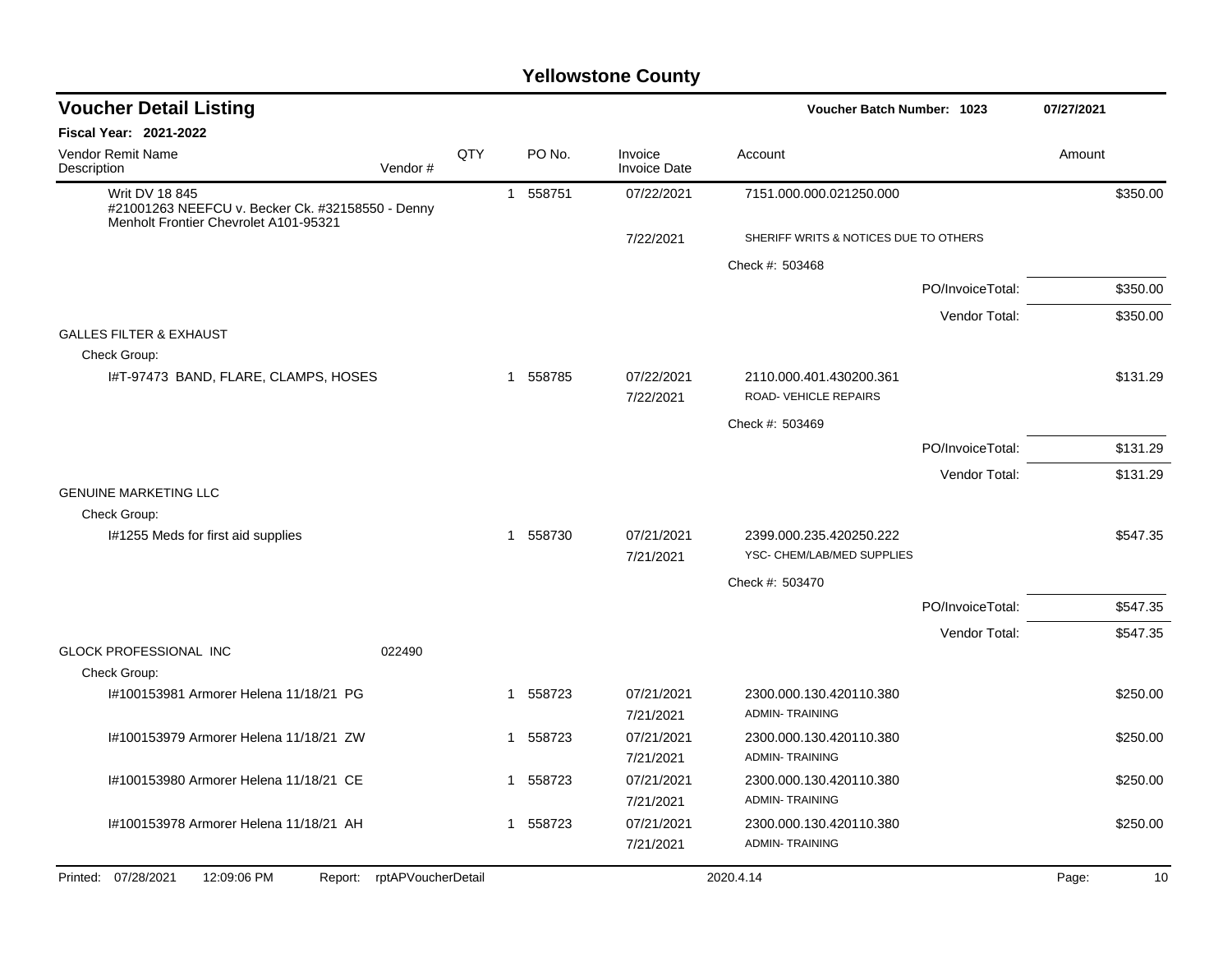|                                                                  |         |     |                        | <b>Yellowstone County</b>      |                                                                        |                  |             |
|------------------------------------------------------------------|---------|-----|------------------------|--------------------------------|------------------------------------------------------------------------|------------------|-------------|
| <b>Voucher Detail Listing</b>                                    |         |     |                        |                                | <b>Voucher Batch Number: 1023</b>                                      |                  | 07/27/2021  |
| <b>Fiscal Year: 2021-2022</b>                                    |         |     |                        |                                |                                                                        |                  |             |
| Vendor Remit Name<br>Description                                 | Vendor# | QTY | PO No.                 | Invoice<br><b>Invoice Date</b> | Account                                                                |                  | Amount      |
| I#100153982 Armorer Helena 11/18/21 JE                           |         |     | 1 558723               | 07/21/2021<br>7/21/2021        | 2300.000.130.420110.380<br><b>ADMIN-TRAINING</b>                       |                  | \$250.00    |
| #100153977 Armorer Helena 11/18/21 KO                            |         |     | 558723<br>1            | 07/21/2021<br>7/21/2021        | 2300.000.130.420110.380<br><b>ADMIN-TRAINING</b>                       |                  | \$250.00    |
|                                                                  |         |     |                        |                                | Check #: 503471                                                        |                  |             |
|                                                                  |         |     |                        |                                |                                                                        | PO/InvoiceTotal: | \$1,500.00  |
|                                                                  |         |     |                        |                                |                                                                        | Vendor Total:    | \$1,500.00  |
| <b>GREAT WEST ENGINEERING</b>                                    |         |     |                        |                                |                                                                        |                  |             |
| Check Group:<br>1#24349 ENGINEERING ALKALI CREEK BRIDGE 28-02    |         |     | 1 558770               | 07/22/2021                     | 2130.000.402.430244.354                                                |                  | \$3,229.20  |
|                                                                  |         |     |                        | 7/22/2021                      | BRIDGE-ENGINEERING/TESTING                                             |                  |             |
|                                                                  |         |     |                        |                                | Check #: 503472                                                        |                  |             |
|                                                                  |         |     |                        |                                |                                                                        | PO/InvoiceTotal: | \$3,229.20  |
|                                                                  |         |     |                        |                                |                                                                        | Vendor Total:    | \$3,229.20  |
| HOSE & RUBBER SUPPLY.<br>Check Group:                            |         |     |                        |                                |                                                                        |                  |             |
| #01558436 HOSES                                                  |         |     | 558780<br>$\mathbf{1}$ | 07/22/2021<br>7/22/2021        | 2110.000.401.430200.361<br>ROAD-VEHICLE REPAIRS                        |                  | \$50.07     |
|                                                                  |         |     |                        |                                | Check #: 503473                                                        |                  |             |
|                                                                  |         |     |                        |                                |                                                                        | PO/InvoiceTotal: | \$50.07     |
|                                                                  |         |     |                        |                                |                                                                        | Vendor Total:    | \$50.07     |
| INDUSTRIAL COMMUNICATIONS & ELECTRONICS<br>Check Group:          | 003555  |     |                        |                                |                                                                        |                  |             |
| 1#40862 7/16 RADIO PROGRAM OPS                                   |         |     | 558733<br>$\mathbf{1}$ | 07/21/2021<br>7/21/2021        | 5810.000.552.460442.398<br>METRA FACILITIES- VARIABLE CONTRACT SERVICE |                  | \$119.00    |
|                                                                  |         |     |                        |                                | Check #: 503474                                                        |                  |             |
|                                                                  |         |     |                        |                                |                                                                        | PO/InvoiceTotal: | \$119.00    |
|                                                                  |         |     |                        |                                |                                                                        | Vendor Total:    | \$119.00    |
| KINGS ACE HARDWARE, STATE<br>Check Group:                        |         |     |                        |                                |                                                                        |                  |             |
| Printed: 07/28/2021<br>12:09:06 PM<br>Report: rptAPVoucherDetail |         |     |                        |                                | 2020.4.14                                                              |                  | Page:<br>11 |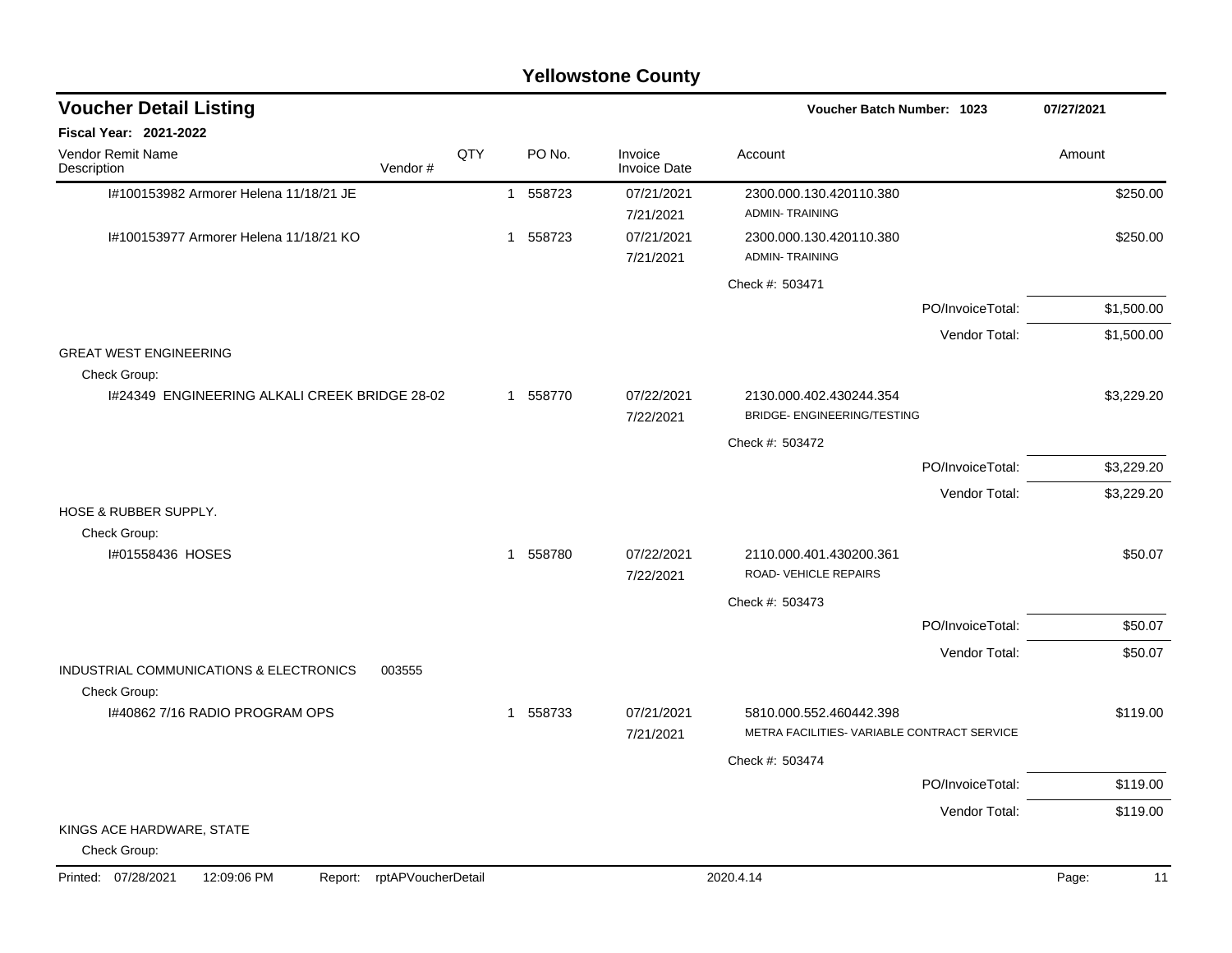| <b>Yellowstone County</b>                  |         |     |  |          |                                |                                                                  |             |  |  |  |  |  |
|--------------------------------------------|---------|-----|--|----------|--------------------------------|------------------------------------------------------------------|-------------|--|--|--|--|--|
| <b>Voucher Detail Listing</b>              |         |     |  |          |                                | Voucher Batch Number: 1023                                       | 07/27/2021  |  |  |  |  |  |
| <b>Fiscal Year: 2021-2022</b>              |         |     |  |          |                                |                                                                  |             |  |  |  |  |  |
| Vendor Remit Name<br>Description           | Vendor# | QTY |  | PO No.   | Invoice<br><b>Invoice Date</b> | Account                                                          | Amount      |  |  |  |  |  |
| 1#742390/2 STIHL LINE                      |         |     |  | 1 558757 | 7/22/2021<br>7/22/2021         | 2300.000.136.420200.362<br><b>DETENTION- MAINT &amp; REPAIRS</b> | \$14.99     |  |  |  |  |  |
| I#742390/2 PVC GROUND CON                  |         |     |  | 1 558757 | 7/22/2021<br>7/22/2021         | 2300.000.136.420200.362<br>DETENTION- MAINT & REPAIRS            | \$6.99      |  |  |  |  |  |
| 1#742446/2 COUPLE 1"                       |         |     |  | 2 558757 | 7/22/2021<br>7/22/2021         | 2300.000.136.420200.362<br><b>DETENTION- MAINT &amp; REPAIRS</b> | \$1.98      |  |  |  |  |  |
|                                            |         |     |  |          |                                | Check #: 503475                                                  |             |  |  |  |  |  |
|                                            |         |     |  |          |                                | PO/InvoiceTotal:                                                 | \$23.96     |  |  |  |  |  |
| Check Group:<br>I#742222/2 SHOP TOOLS      |         |     |  | 1 558777 | 07/22/2021<br>7/22/2021        | 2110.000.401.430200.240<br>ROAD- REPAIR & MAINT SUPPLIES         | \$13.77     |  |  |  |  |  |
|                                            |         |     |  |          |                                | Check #: 503475                                                  |             |  |  |  |  |  |
|                                            |         |     |  |          |                                | PO/InvoiceTotal:                                                 | \$13.77     |  |  |  |  |  |
|                                            |         |     |  |          |                                | Vendor Total:                                                    | \$37.73     |  |  |  |  |  |
| <b>KLJ ENGINEERING LLC</b><br>Check Group: |         |     |  |          |                                |                                                                  |             |  |  |  |  |  |
| I#10155879-1 TEDD WATER/SEWER EXT 7/10/21  |         |     |  | 1 558788 | 07/22/2021<br>7/22/2021        | 2310.000.246.470210.398<br>LOCKWOOD TEDD-VAR CONTRACT SERVICES   | \$16,336.50 |  |  |  |  |  |
|                                            |         |     |  |          |                                | Check #: 503476                                                  |             |  |  |  |  |  |
|                                            |         |     |  |          |                                | PO/InvoiceTotal:                                                 | \$16,336.50 |  |  |  |  |  |
|                                            |         |     |  |          |                                | Vendor Total:                                                    | \$16,336.50 |  |  |  |  |  |
| <b>KNIFE RIVER</b><br>Check Group:         |         |     |  |          |                                |                                                                  |             |  |  |  |  |  |
| I#761772 ASPHALT 3.20 @ 52.00              |         |     |  | 1 558771 | 07/22/2021<br>7/22/2021        | 2110.000.401.430200.450<br>ROAD-RAW MATERIALS-GAS TAX            | \$166.40    |  |  |  |  |  |
| I#762315 ASPHALT 14.97 @ 53.00             |         |     |  | 1 558771 | 07/22/2021<br>7/22/2021        | 2110.000.401.430200.450<br>ROAD- RAW MATERIALS- GAS TAX          | \$793.41    |  |  |  |  |  |
| 1#762333 1 1/2" GRAVEL 106.21 @ 5.10       |         |     |  | 1 558771 | 07/22/2021<br>7/22/2021        | 2110.000.401.430200.450<br>ROAD-RAW MATERIALS- GAS TAX           | \$541.67    |  |  |  |  |  |
|                                            |         |     |  |          |                                |                                                                  |             |  |  |  |  |  |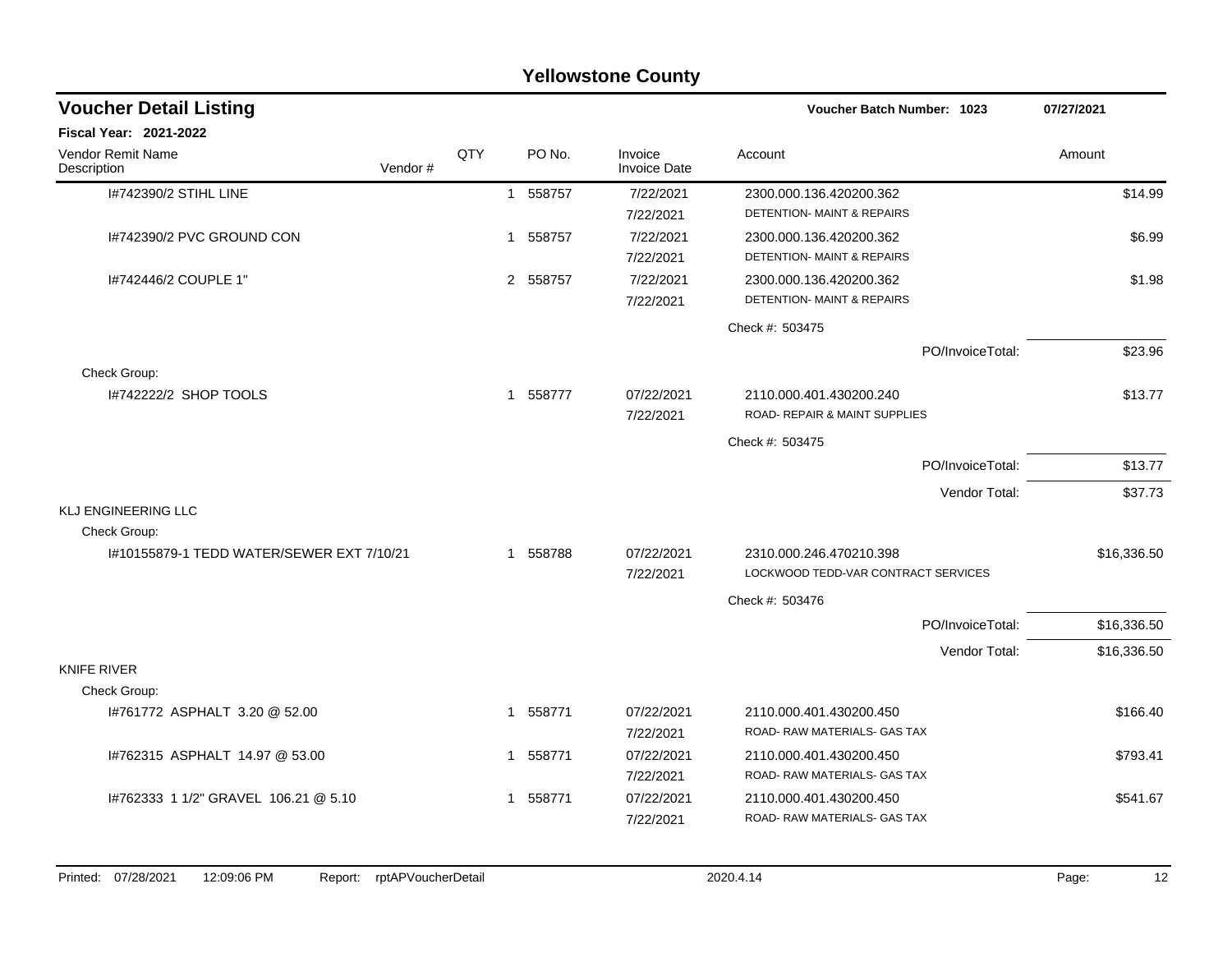| <b>Yellowstone County</b>                                       |                            |     |             |         |                         |                                                         |                  |            |            |  |  |
|-----------------------------------------------------------------|----------------------------|-----|-------------|---------|-------------------------|---------------------------------------------------------|------------------|------------|------------|--|--|
| <b>Voucher Detail Listing</b>                                   |                            |     |             |         |                         | Voucher Batch Number: 1023                              |                  | 07/27/2021 |            |  |  |
| Fiscal Year: 2021-2022                                          |                            |     |             |         |                         |                                                         |                  |            |            |  |  |
| Vendor Remit Name<br>Description                                | Vendor#                    | QTY | PO No.      | Invoice | <b>Invoice Date</b>     | Account                                                 |                  | Amount     |            |  |  |
| I#762333 SAND 101.33 @ 4.75                                     |                            |     | 1 558771    |         | 07/22/2021<br>7/22/2021 | 2110.000.401.430200.450<br>ROAD-RAW MATERIALS-GAS TAX   |                  |            | \$481.33   |  |  |
| I#762977 1 1/2" GRAVEL 398.90 @ 5.10                            |                            |     | 558771<br>1 |         | 07/22/2021<br>7/22/2021 | 2110.000.401.430200.450<br>ROAD- RAW MATERIALS- GAS TAX |                  |            | \$2,034.39 |  |  |
|                                                                 |                            |     |             |         |                         | Check #: 503477                                         |                  |            |            |  |  |
|                                                                 |                            |     |             |         |                         |                                                         | PO/InvoiceTotal: |            | \$4,017.20 |  |  |
|                                                                 |                            |     |             |         |                         |                                                         | Vendor Total:    |            | \$4,017.20 |  |  |
| LAST CALL LOCATING INC<br>Check Group:                          |                            |     |             |         |                         |                                                         |                  |            |            |  |  |
| 1#1093 7/14 LINE LOCATE FAIR                                    |                            |     | 1 558739    |         | 07/21/2021              | 5810.000.557.460442.397                                 |                  |            | \$400.00   |  |  |
|                                                                 |                            |     |             |         | 7/21/2021               | METRA FAIR- FIXED CONTRACT SERVICES                     |                  |            |            |  |  |
|                                                                 |                            |     |             |         |                         | Check #: 503478                                         |                  |            |            |  |  |
|                                                                 |                            |     |             |         |                         |                                                         | PO/InvoiceTotal: |            | \$400.00   |  |  |
| LOMCO INC                                                       | 039358                     |     |             |         |                         |                                                         | Vendor Total:    |            | \$400.00   |  |  |
| Check Group:                                                    |                            |     |             |         |                         |                                                         |                  |            |            |  |  |
| I#031198-01 PASS R MILLING OIL 61016                            |                            |     | 558765<br>1 |         | 07/22/2021<br>7/22/2021 | 2110.000.401.430200.450<br>ROAD-RAW MATERIALS- GAS TAX  |                  |            | \$737.06   |  |  |
| I#031199-01 PASS R MILLING OIL 61016                            |                            |     | 558765<br>1 |         | 07/22/2021              | 2110.000.401.430200.450                                 |                  |            | \$649.26   |  |  |
|                                                                 |                            |     |             |         | 7/22/2021               | ROAD-RAW MATERIALS- GAS TAX                             |                  |            |            |  |  |
|                                                                 |                            |     |             |         |                         | Check #: 503479                                         |                  |            |            |  |  |
|                                                                 |                            |     |             |         |                         |                                                         | PO/InvoiceTotal: |            | \$1,386.32 |  |  |
| <b>LUMEN ACCESS BILL</b>                                        |                            |     |             |         |                         |                                                         | Vendor Total:    |            | \$1,386.32 |  |  |
| Check Group:                                                    |                            |     |             |         |                         |                                                         |                  |            |            |  |  |
| I#5104XLB2S3-2021192; DETENTION<br>ID#49.KXGS.440305.MS 7/11/21 |                            |     | 1 558722    |         | 07/20/2021              | 2300.000.136.420200.345                                 |                  |            | \$948.85   |  |  |
|                                                                 |                            |     |             |         | 7/20/2021               | DETENTION- TELEPHONE & TECHNOLOGY                       |                  |            |            |  |  |
| YSC-ID# 49.KXGS.440383MS 7/11/21                                |                            |     | 1 558722    |         | 07/20/2021              | 2399.000.235.420250.345                                 |                  |            | \$948.85   |  |  |
|                                                                 |                            |     |             |         | 7/20/2021               | YSC-TELEPHONE & TECHNOLOGY                              |                  |            |            |  |  |
| Printed: 07/28/2021<br>12:09:06 PM                              | Report: rptAPVoucherDetail |     |             |         |                         | 2020.4.14                                               |                  | Page:      | 13         |  |  |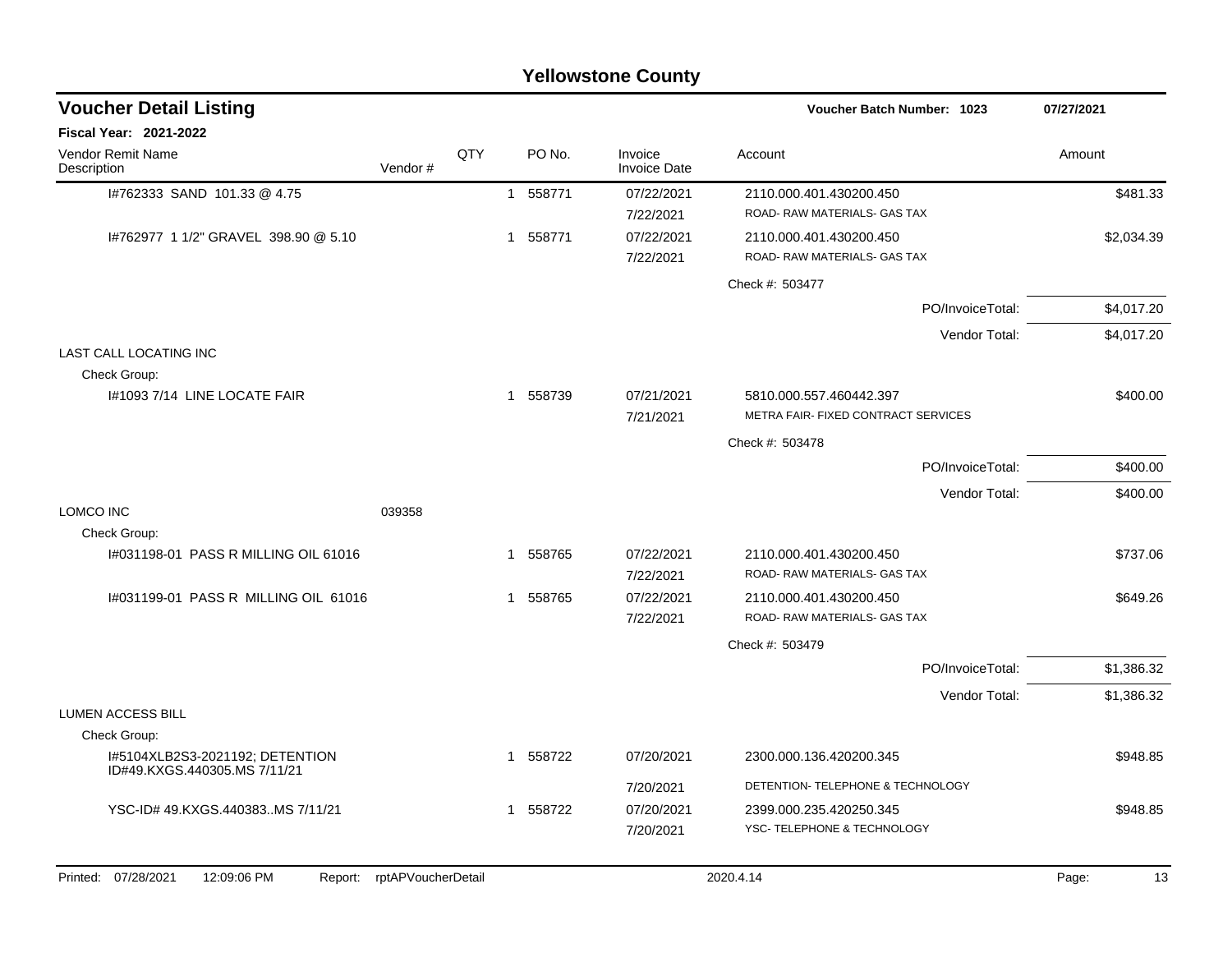#### JUNK VEH ID#KXGS.440289.MS 7/11/21 1 558722 07/20/2021 2830.000.414.430800.345 \$345.65 7/20/2021 JUNK VEHICLE- TELEPHONE & TECHNOLOGY GRANITE TOWERS ID#49.KXGS.440298.MS 7/11/21 1 558722 07/20/2021 6060.000.608.500800.345 7/20/2021 TECHNOLOGY- TELEPHONE & TECHNOLOGY COURTHOUSE ID#49.KXGS.440270 7/11/21 1 558722 07/20/2021 6060.000.608.500800.345 \$1,355.50 7/20/2021 TECHNOLOGY- TELEPHONE & TECHNOLOGY METRA - ID# 49.KXGS.440292..MS 7/11/21 1 558722 07/20/2021 5810.000.552.460442.345 \$948.85 7/20/2021 METRA FACILITIES- PHONE Check #: 503480 PO/InvoiceTotal: \$5,496.55 Vendor Total: \$5,496.55 MAC LTT MANUFACTURING INC Check Group: I#31-10995 MAGNETIC GUAGE 1 558781 07/22/2021 2110.000.401.430200.361 \$137.79 7/22/2021 ROAD- VEHICLE REPAIRS Check #: 503481 PO/InvoiceTotal: \$137.79 Vendor Total: \$137.79 MAILING TECHNICAL SERVICES 044983 Check Group: #118962 POSTAGE 7/1-7/9/21 1 558718 07/20/2021 1000.000.199.411800.311 \$2,762.68 7/20/2021 MISC- POSTAGE Check #: 503482 PO/InvoiceTotal: \$2,762.68 Vendor Total: \$2,762.68 MARKER, BARB Check Group: Reimburse evidence supplies  $$20.99$   $$20.99$ 7/23/2021 DETECTIVES- EXPENSE OF INVEST **Voucher Batch Number: Yellowstone County** Vendor Remit Name **Description Voucher Detail Listing Fiscal Year: 2021-2022 1023 07/27/2021** PO No. Invoice Account Amount Amount Amount Amount Vendor # **QTY** Invoice Date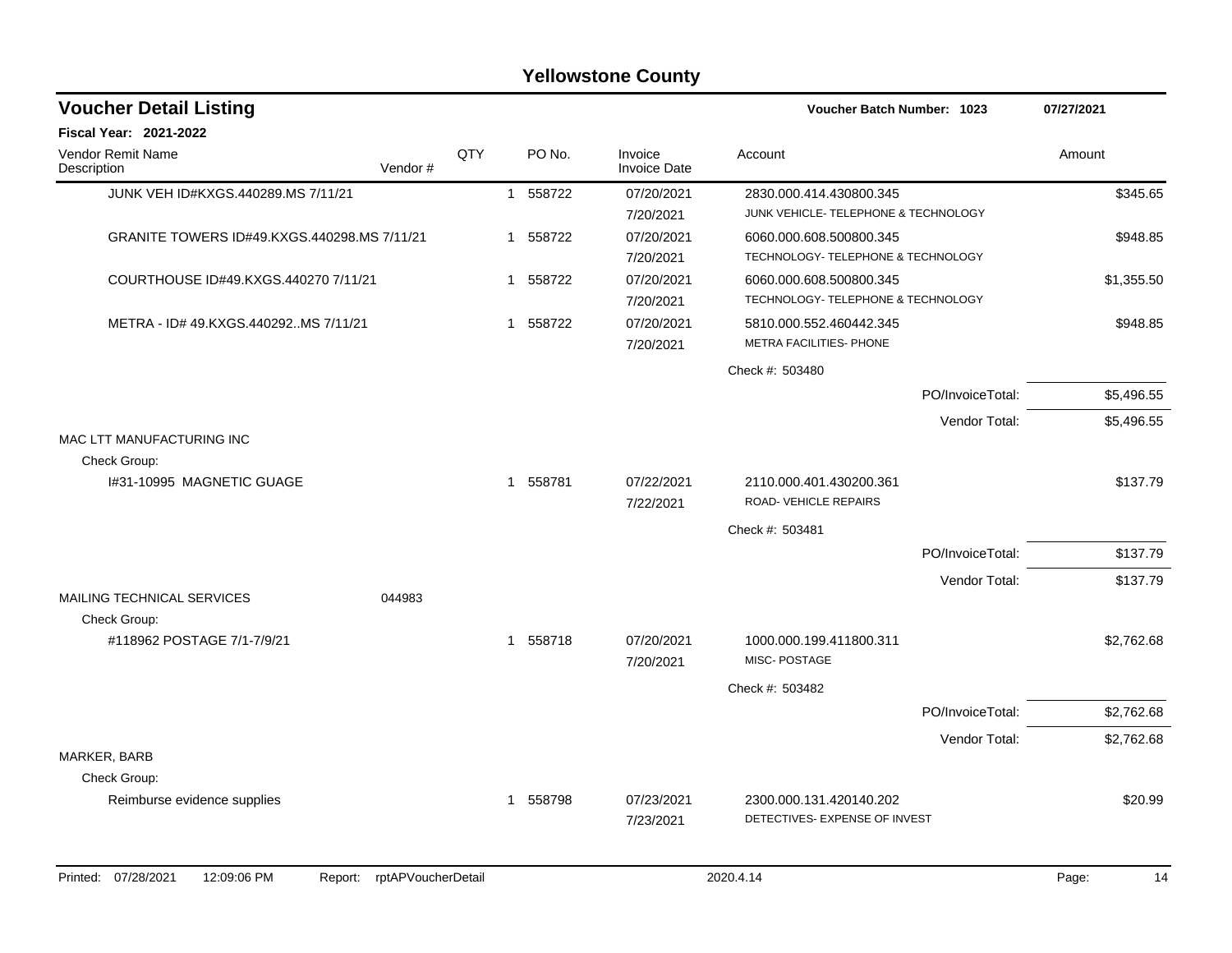| <b>Voucher Detail Listing</b>                        |                    |     |   |          |                                | Voucher Batch Number: 1023                                |                  | 07/27/2021 |            |
|------------------------------------------------------|--------------------|-----|---|----------|--------------------------------|-----------------------------------------------------------|------------------|------------|------------|
| Fiscal Year: 2021-2022                               |                    |     |   |          |                                |                                                           |                  |            |            |
| Vendor Remit Name<br>Description                     | Vendor#            | QTY |   | PO No.   | Invoice<br><b>Invoice Date</b> | Account                                                   |                  | Amount     |            |
| Reimburse evidence postage                           |                    |     |   | 1 558798 | 07/23/2021<br>7/23/2021        | 2300.000.131.420140.202<br>DETECTIVES- EXPENSE OF INVEST  |                  |            | \$17.20    |
| Reimburse evidence postage                           |                    |     | 1 | 558798   | 07/23/2021<br>7/23/2021        | 2300.000.131.420140.202<br>DETECTIVES- EXPENSE OF INVEST  |                  |            | \$11.70    |
| Reimburse evidence postage                           |                    |     | 1 | 558798   | 07/23/2021<br>7/23/2021        | 2300.000.131.420140.202<br>DETECTIVES- EXPENSE OF INVEST  |                  |            | \$11.70    |
| Reimburse evidence postage                           |                    |     | 1 | 558798   | 07/23/2021<br>7/23/2021        | 2300.000.131.420140.202<br>DETECTIVES- EXPENSE OF INVEST  |                  |            | \$24.20    |
| Reimburse evidence postage                           |                    |     | 1 | 558798   | 07/23/2021<br>7/23/2021        | 2300.000.131.420140.202<br>DETECTIVES- EXPENSE OF INVEST  |                  |            | \$23.35    |
| Reimburse evidence postage                           |                    |     | 1 | 558798   | 07/23/2021<br>7/23/2021        | 2300.000.131.420140.202<br>DETECTIVES- EXPENSE OF INVEST  |                  |            | \$15.55    |
|                                                      |                    |     |   |          |                                | Check #: 503483                                           |                  |            |            |
|                                                      |                    |     |   |          |                                |                                                           | PO/InvoiceTotal: |            | \$124.69   |
|                                                      |                    |     |   |          |                                |                                                           | Vendor Total:    |            | \$124.69   |
| <b>MONTANA RAIL LINK</b>                             |                    |     |   |          |                                |                                                           |                  |            |            |
| Check Group:                                         |                    |     |   |          |                                |                                                           |                  |            |            |
| A#817109 I#459691 LEASE AGREEMENT<br>7/16/21-7/15/22 |                    |     | 1 | 558762   | 07/23/2021                     | 2110.000.401.430200.220                                   |                  |            | \$25.00    |
|                                                      |                    |     |   |          | 7/23/2021                      | ROAD- OPERATING SUPPLIES                                  |                  |            |            |
|                                                      |                    |     |   |          |                                | Check #: 503484                                           |                  |            |            |
|                                                      |                    |     |   |          |                                |                                                           | PO/InvoiceTotal: |            | \$25.00    |
| <b>MONTANA TIRE</b>                                  |                    |     |   |          |                                |                                                           | Vendor Total:    |            | \$25.00    |
| Check Group:                                         |                    |     |   |          |                                |                                                           |                  |            |            |
| I#1-99710 TOWMAS VANGUARD                            |                    |     | 1 | 558775   | 07/22/2021<br>7/22/2021        | 2130.000.402.430244.361<br><b>BRIDGE- VEHICLE REPAIRS</b> |                  |            | \$182.34   |
| I#1-99883 255/70R22.5 TIRES                          |                    |     | 8 | 558775   | 07/22/2021<br>7/22/2021        | 2110.000.401.430200.361<br>ROAD-VEHICLE REPAIRS           |                  |            | \$2,233.44 |
|                                                      |                    |     |   |          |                                | Check #: 503485                                           |                  |            |            |
|                                                      |                    |     |   |          |                                |                                                           |                  |            |            |
| Printed: 07/28/2021<br>12:09:06 PM<br>Report:        | rptAPVoucherDetail |     |   |          |                                | 2020.4.14                                                 |                  | Page:      | 15         |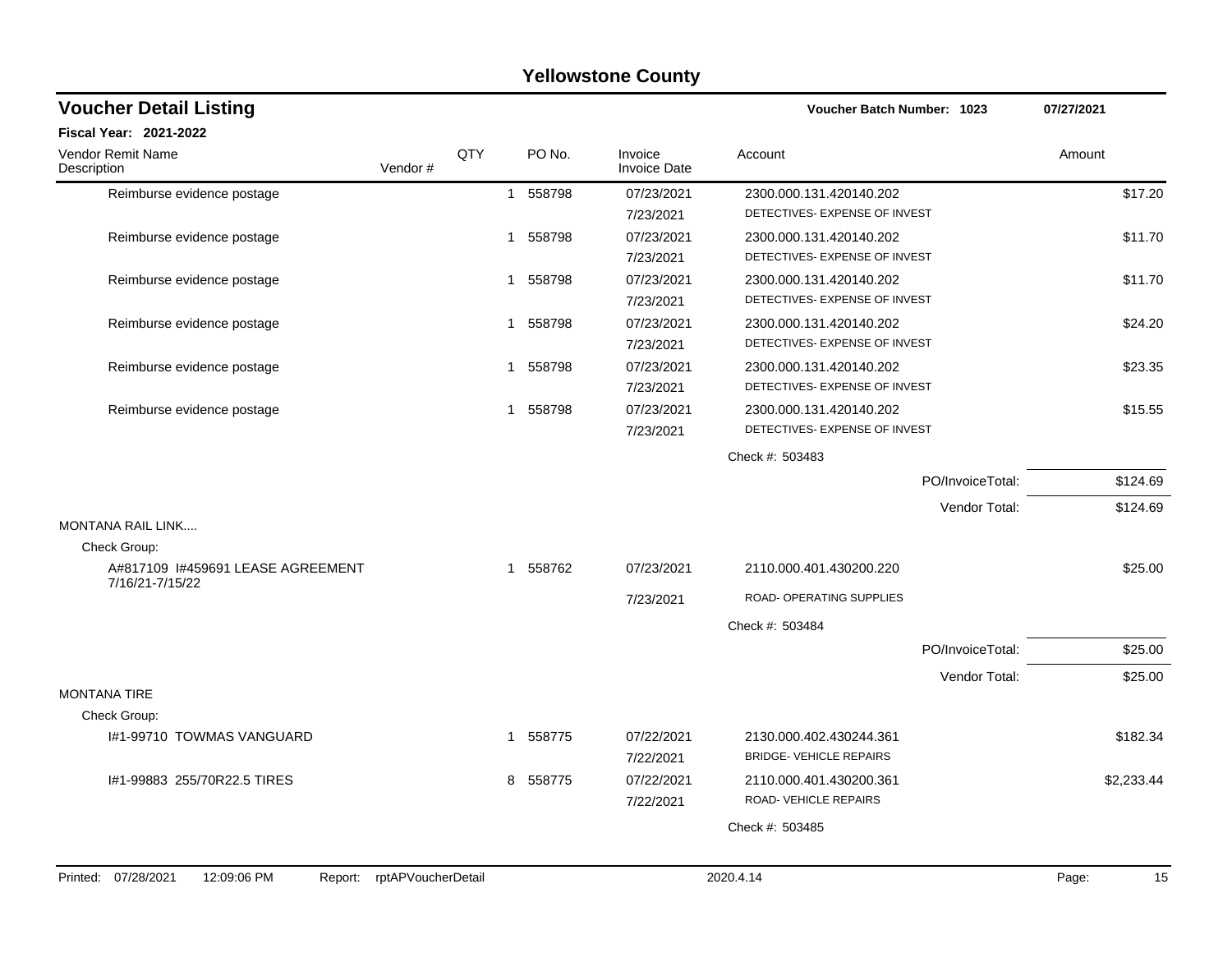| <b>Voucher Detail Listing</b><br>Voucher Batch Number: 1023 |                            |     | 07/27/2021   |        |                                |                                                          |                  |             |
|-------------------------------------------------------------|----------------------------|-----|--------------|--------|--------------------------------|----------------------------------------------------------|------------------|-------------|
| <b>Fiscal Year: 2021-2022</b>                               |                            |     |              |        |                                |                                                          |                  |             |
| <b>Vendor Remit Name</b><br>Description                     | Vendor#                    | QTY |              | PO No. | Invoice<br><b>Invoice Date</b> | Account                                                  |                  | Amount      |
|                                                             |                            |     |              |        |                                |                                                          | PO/InvoiceTotal: | \$2,415.78  |
|                                                             |                            |     |              |        |                                |                                                          | Vendor Total:    | \$2,415.78  |
| <b>MOUNTAIN ALARM</b><br>Check Group:                       |                            |     |              |        |                                |                                                          |                  |             |
| I#258563 7/2/21 SVC CALL - CAMERAS                          |                            |     | $\mathbf{1}$ | 558746 | 07/21/2021                     | 5810.000.552.460442.398                                  |                  | \$217.50    |
|                                                             |                            |     |              |        | 7/21/2021                      | METRA FACILITIES- VARIABLE CONTRACT SERVICE              |                  |             |
|                                                             |                            |     |              |        |                                | Check #: 503486                                          |                  |             |
|                                                             |                            |     |              |        |                                |                                                          | PO/InvoiceTotal: | \$217.50    |
|                                                             |                            |     |              |        |                                |                                                          | Vendor Total:    | \$217.50    |
| <b>NAPA AUTO PARTS</b>                                      | 020015                     |     |              |        |                                |                                                          |                  |             |
| Check Group:                                                |                            |     |              |        |                                |                                                          |                  |             |
| I#3977-00-316329 AIR FILTERS                                |                            |     | $\mathbf{1}$ | 558759 | 07/22/2021<br>7/22/2021        | 2110.000.401.430200.361<br>ROAD-VEHICLE REPAIRS          |                  | \$28.60     |
| I#3977-00-316284 INVENTORY                                  |                            |     | $\mathbf{1}$ | 558759 | 07/22/2021                     | 2110.000.401.430200.361                                  |                  | \$163.03    |
|                                                             |                            |     |              |        | 7/22/2021                      | ROAD- VEHICLE REPAIRS                                    |                  |             |
|                                                             |                            |     |              |        |                                | Check #: 503487                                          |                  |             |
|                                                             |                            |     |              |        |                                |                                                          | PO/InvoiceTotal: | \$191.63    |
|                                                             |                            |     |              |        |                                |                                                          | Vendor Total:    | \$191.63    |
| NEALE, WILLIAM                                              |                            |     |              |        |                                |                                                          |                  |             |
| Check Group:<br>7/18/21; Patrol call-in Team C              |                            |     | 1 558802     |        | 07/23/2021                     | 2300.000.132.420195.398                                  |                  | \$60.00     |
|                                                             |                            |     |              |        | 7/23/2021                      | SHERIFF'S RESERVE- VARIABLE CONTRACT                     |                  |             |
|                                                             |                            |     |              |        |                                | Check #: 503488                                          |                  |             |
|                                                             |                            |     |              |        |                                |                                                          | PO/InvoiceTotal: | \$60.00     |
|                                                             |                            |     |              |        |                                |                                                          | Vendor Total:    | \$60.00     |
| NORMONT EQUIP CO                                            | 004687                     |     |              |        |                                |                                                          |                  |             |
| Check Group:<br>I#25484 MOWER BLADES & BOLTS                |                            |     |              |        | 07/22/2021                     |                                                          |                  |             |
|                                                             |                            |     | 1 558763     |        | 7/22/2021                      | 2110.000.401.430200.240<br>ROAD- REPAIR & MAINT SUPPLIES |                  | \$1,791.30  |
|                                                             |                            |     |              |        |                                | Check #: 503489                                          |                  |             |
| Printed: 07/28/2021<br>12:09:06 PM                          | Report: rptAPVoucherDetail |     |              |        |                                | 2020.4.14                                                |                  | Page:<br>16 |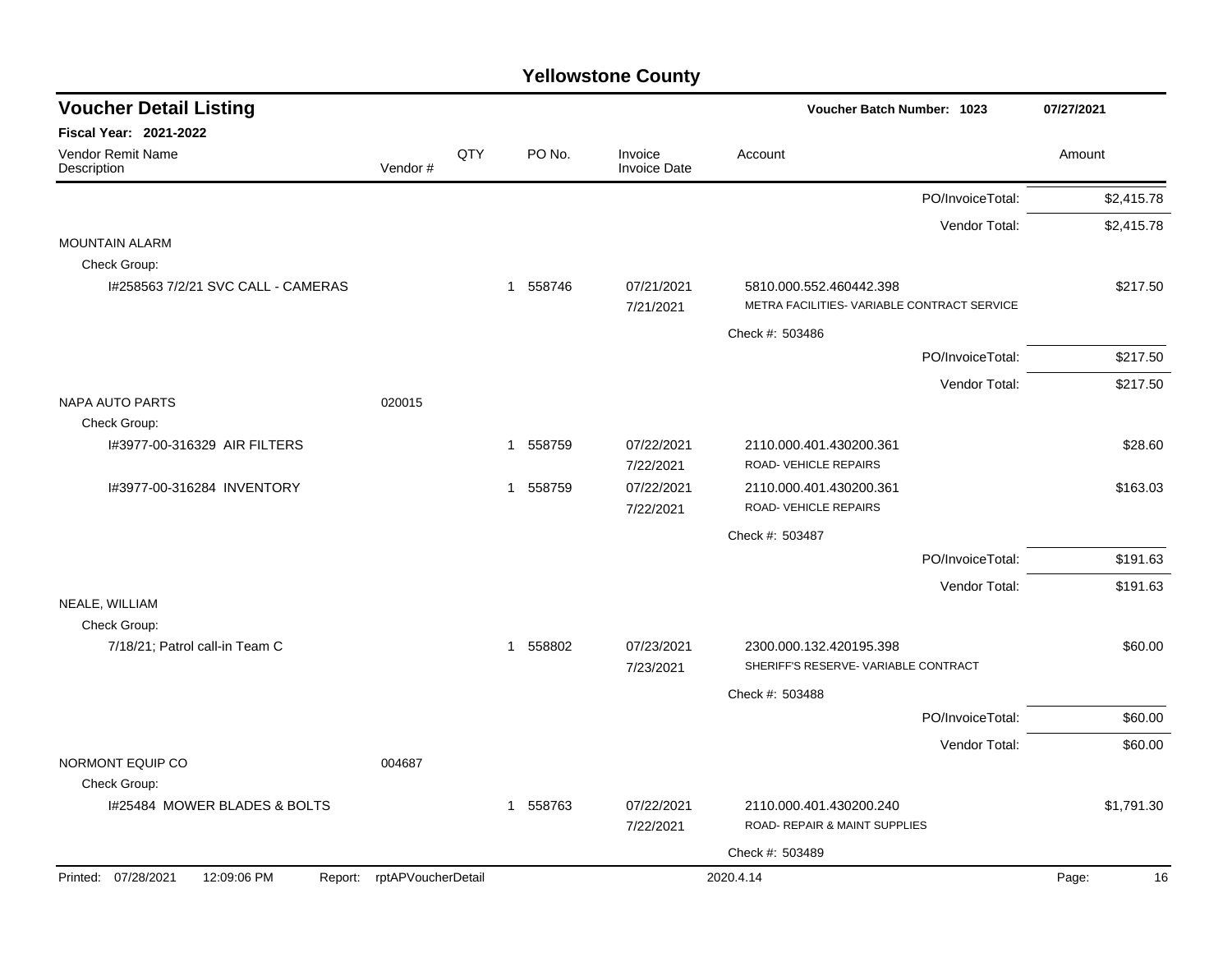| <b>Voucher Detail Listing</b>                 |                    |     |             |                                | <b>Voucher Batch Number: 1023</b>                         |                  | 07/27/2021  |
|-----------------------------------------------|--------------------|-----|-------------|--------------------------------|-----------------------------------------------------------|------------------|-------------|
| <b>Fiscal Year: 2021-2022</b>                 |                    |     |             |                                |                                                           |                  |             |
| <b>Vendor Remit Name</b><br>Description       | Vendor#            | QTY | PO No.      | Invoice<br><b>Invoice Date</b> | Account                                                   |                  | Amount      |
|                                               |                    |     |             |                                |                                                           | PO/InvoiceTotal: | \$1,791.30  |
|                                               |                    |     |             |                                |                                                           | Vendor Total:    | \$1,791.30  |
| NORTHWEST PIPE                                | 004720             |     |             |                                |                                                           |                  |             |
| Check Group:                                  |                    |     |             |                                |                                                           |                  |             |
| I#7556828 7/12 ADAPTERS/CAPS                  |                    |     | 558742<br>1 | 07/21/2021                     | 5810.000.552.460442.230                                   |                  | \$74.71     |
|                                               |                    |     |             | 7/21/2021                      | METRA FACILITIES- REPAIR & MAINT SUPPLIES                 |                  |             |
| I#CM7530914 - RETURN DRAIN FLUSHER            |                    |     | 558742<br>1 | 07/21/2021                     | 5810.000.552.460442.230                                   |                  | (\$12.35)   |
|                                               |                    |     |             | 7/21/2021                      | METRA FACILITIES- REPAIR & MAINT SUPPLIES                 |                  |             |
|                                               |                    |     |             |                                | Check #: 503490                                           |                  |             |
|                                               |                    |     |             |                                |                                                           | PO/InvoiceTotal: | \$62.36     |
|                                               |                    |     |             |                                |                                                           | Vendor Total:    | \$62.36     |
| NORTHWEST SEED ENTERPRISES INC                |                    |     |             |                                |                                                           |                  |             |
| Check Group:                                  |                    |     |             |                                |                                                           |                  |             |
| 1#6-05065 LAWN/PASTURE MIX                    |                    |     | 1 558745    | 07/21/2021<br>7/21/2021        | 5810.000.552.460442.365<br>METRA FACILITIES- GROUND MAINT |                  | \$240.00    |
|                                               |                    |     |             |                                | Check #: 503491                                           |                  |             |
|                                               |                    |     |             |                                |                                                           | PO/InvoiceTotal: | \$240.00    |
|                                               |                    |     |             |                                |                                                           | Vendor Total:    | \$240.00    |
| NORTHWESTERN ENERGY                           | 045035             |     |             |                                |                                                           |                  |             |
| Check Group:                                  |                    |     |             |                                |                                                           |                  |             |
| A#0256622-2 ANNX 7/14/21                      |                    |     | 1 558744    | 07/21/2021                     | 5810.000.552.460442.341                                   |                  | \$27,320.37 |
|                                               |                    |     |             | 7/21/2021                      | METRA FACILITIES- ELECTRICITY                             |                  |             |
|                                               |                    |     |             |                                | Check #: 503492                                           |                  |             |
|                                               |                    |     |             |                                |                                                           | PO/InvoiceTotal: | \$27,320.37 |
| Check Group:                                  |                    |     |             |                                |                                                           |                  |             |
| A#1475844-5 071521 STORAGE BLDG               |                    |     | 558768<br>1 | 07/22/2021                     | 2110.000.401.430200.340                                   |                  | \$85.17     |
|                                               |                    |     |             | 7/22/2021                      | <b>ROAD- UTILITIES</b>                                    |                  |             |
| A#0241258-3 071521 SHOP                       |                    |     | 558768<br>1 | 07/22/2021                     | 2110.000.401.430200.340                                   |                  | \$942.50    |
|                                               |                    |     |             | 7/22/2021                      | ROAD- UTILITIES                                           |                  |             |
|                                               |                    |     |             |                                |                                                           |                  |             |
| Printed: 07/28/2021<br>12:09:06 PM<br>Report: | rptAPVoucherDetail |     |             |                                | 2020.4.14                                                 |                  | 17<br>Page: |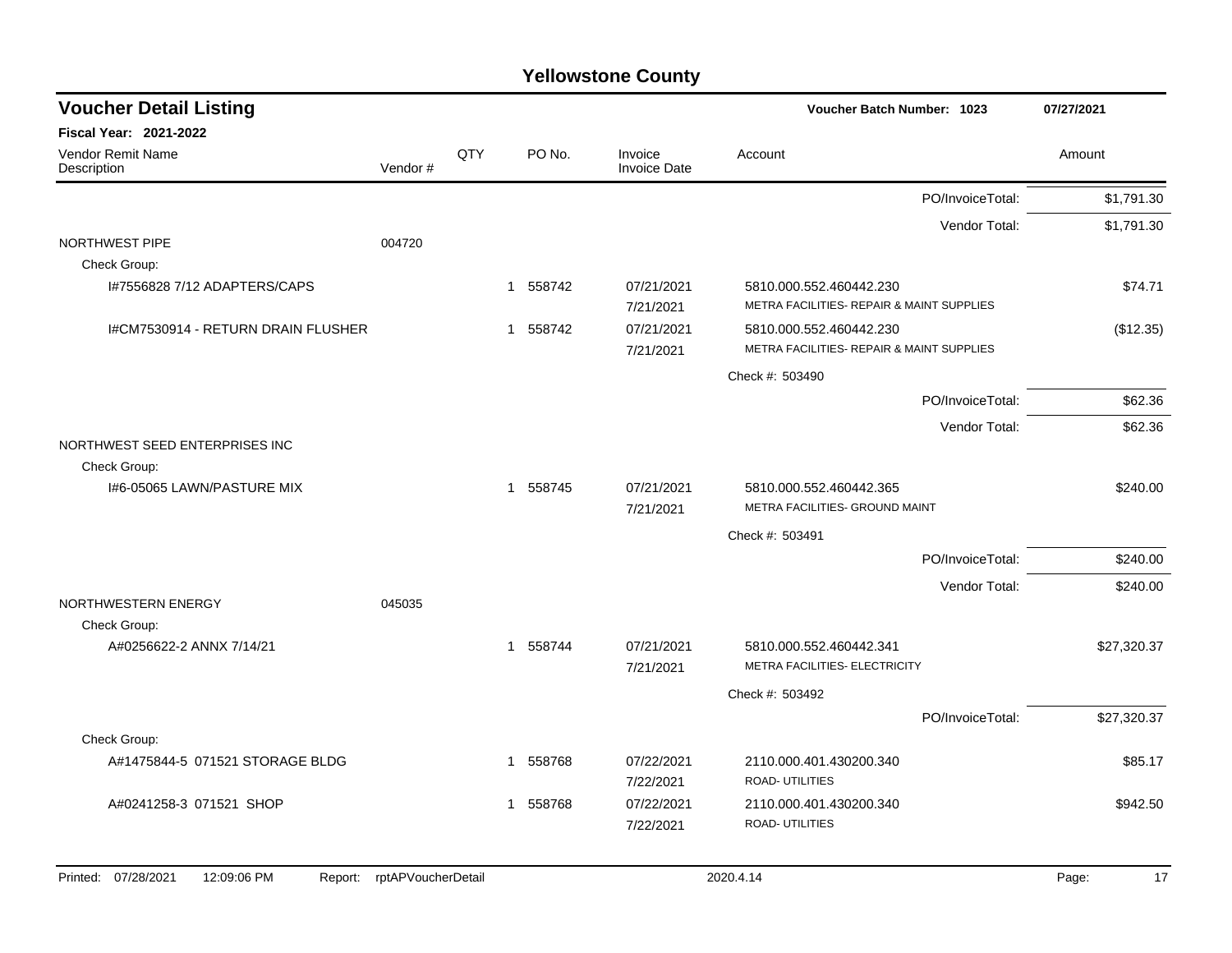#### A#3619971-9 071521 STORAGE BLDG 1 558768 07/22/2021 2110.000.401.430200.340 \$7.27 7/22/2021 ROAD- UTILITIES Check #: 503492 PO/InvoiceTotal: \$1,034.94 Vendor Total: \$28,355.31 NUTRIEN AG SOLUTIONS Check Group: I#46179392/20 gallons Milestone Herbicide 1 558728 07/21/2021 2140.000.403.431100.222 \$5,300.00 7/21/2021 WEED- CHEM, LAB & MED SUPPLIES Check #: 503493 PO/InvoiceTotal: \$5,300.00 Vendor Total: \$5,300.00 PETERSON QUALITY OFFICE 004980 Check Group: I#210719-I022 A#972901 6/19-7/18/21 1 558794 07/23/2021 2399.000.235.420250.210 \$11.97 7/23/2021 YSC- OFFICE SUPPLIES Check #: 503494 PO/InvoiceTotal: \$11.97 Vendor Total: \$11.97 PIERCE, ADRIENNE ANNE Check Group: Writ DR 18 271 #21001688 Pierce v. Johnston Ck. #104665 - Hi-Ball Trucking Inc A101-95320 1 558752 07/22/2021 7151.000.000.021250.000 \$494.62 7/22/2021 SHERIFF WRITS & NOTICES DUE TO OTHERS Check #: 503495 PO/InvoiceTotal: \$494.62 Vendor Total: \$494.62 PITNEY BOWES.... Check Group: **Voucher Batch Number: Yellowstone County** Vendor Remit Name **Description Voucher Detail Listing Fiscal Year: 2021-2022 1023 07/27/2021** PO No. Invoice Account Amount Amount Amount Amount Vendor # **QTY** Invoice Date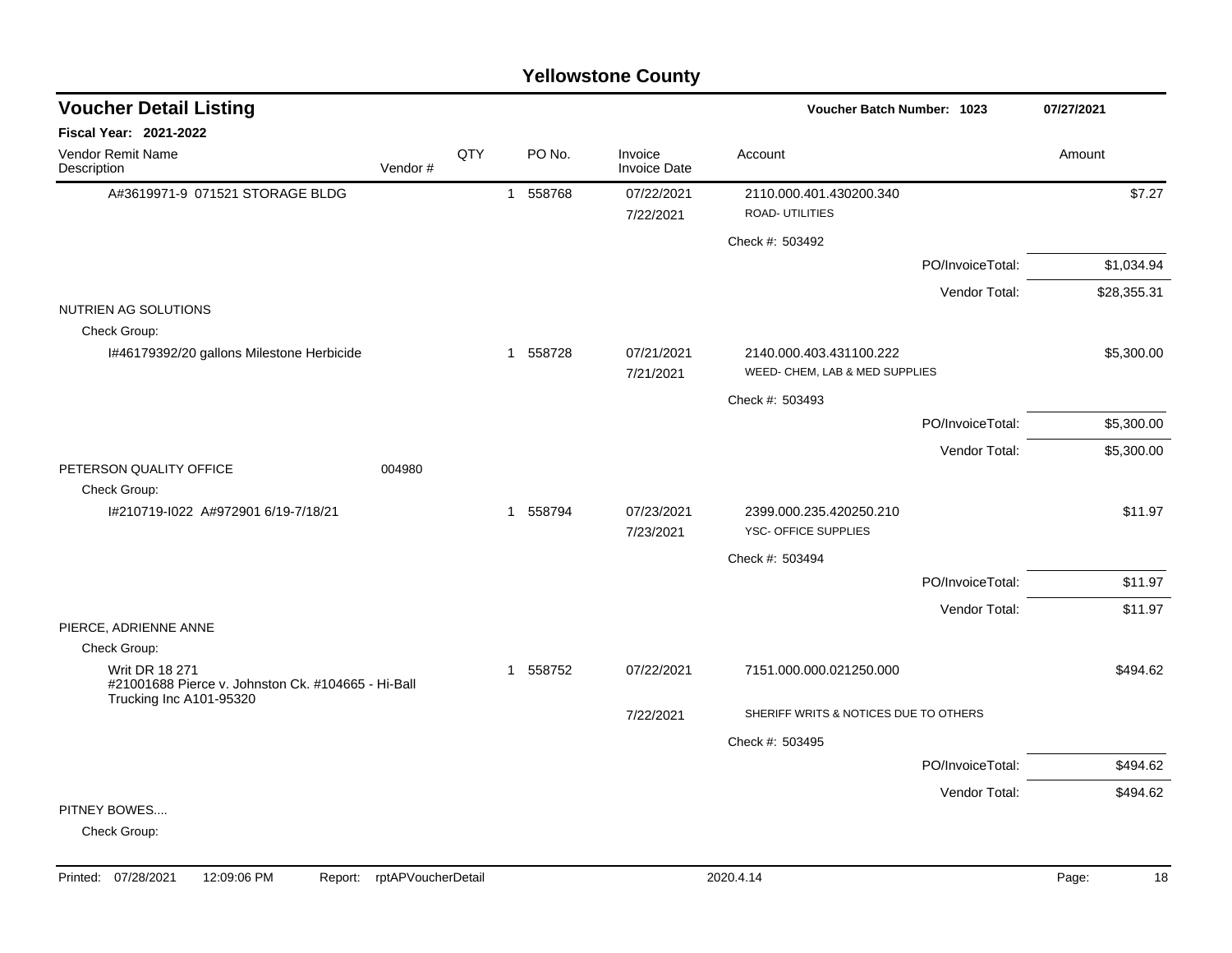#### I#1018576379 INK - POSTAGE MACHINE 1 1 558738 07/21/2021 5810.000.551.460442.220 \$113.04 7/21/2021 METRA ADMIN- OPERATING SUPPLIES Check #: 503496 PO/InvoiceTotal: \$113.04 Vendor Total: \$113.04 PUBLIC UTILITIES 005150 Check Group: A#111177 WATER/SEWER JULY 1 558747 07/21/2021 5810.000.552.460442.342 \$9.742.36 7/21/2021 METRA FACILITIES- WATER/LANDFILL Check #: 503497 PO/InvoiceTotal: \$9,742.36 Vendor Total: \$9,742.36 PUBWORKS Check Group: I#292-006 PUBWORKS ANNUAL SUPPORT & MAINT 7-21 TO 6-22 1 558784 07/22/2021 2110.000.401.430200.368 \$5,515.00 7/22/2021 ROAD- SOFTWARE/HARDWARE MAINT Check #: 503498 PO/InvoiceTotal: \$5,515.00 Vendor Total: \$5,515.00 PURCELL TIRE CO Check Group: l#31203054 11R24.5 TIRES \$2,020.00 8 558790 8 658790 8 7/23/2021 2110.000.401.430200.361 \$2,020.00 7/23/2021 ROAD- VEHICLE REPAIRS 1#31203054 11R24.5 4 TRAILER TIRES 1 1 558790 07/23/2021 2110.000.401.430200.361 \$779.95 7/23/2021 ROAD- VEHICLE REPAIRS 1#31203106 FLAT REPAIR \$81.32 (\$81.32 ) 1 558790 07/23/2021 1 2110.000.401.430200.361 7/23/2021 ROAD- VEHICLE REPAIRS Check #: 503499 PO/InvoiceTotal: \$2,881.27 **Voucher Batch Number: Yellowstone County** Vendor Remit Name **Description Voucher Detail Listing Fiscal Year: 2021-2022 1023 07/27/2021** PO No. Invoice Account Amount Amount Amount Amount Vendor # **QTY** Invoice Date Printed: 07/28/2021 12:09:06 PM Report: rptAPVoucherDetail 2020.4.14 2020.4.14 Page: 19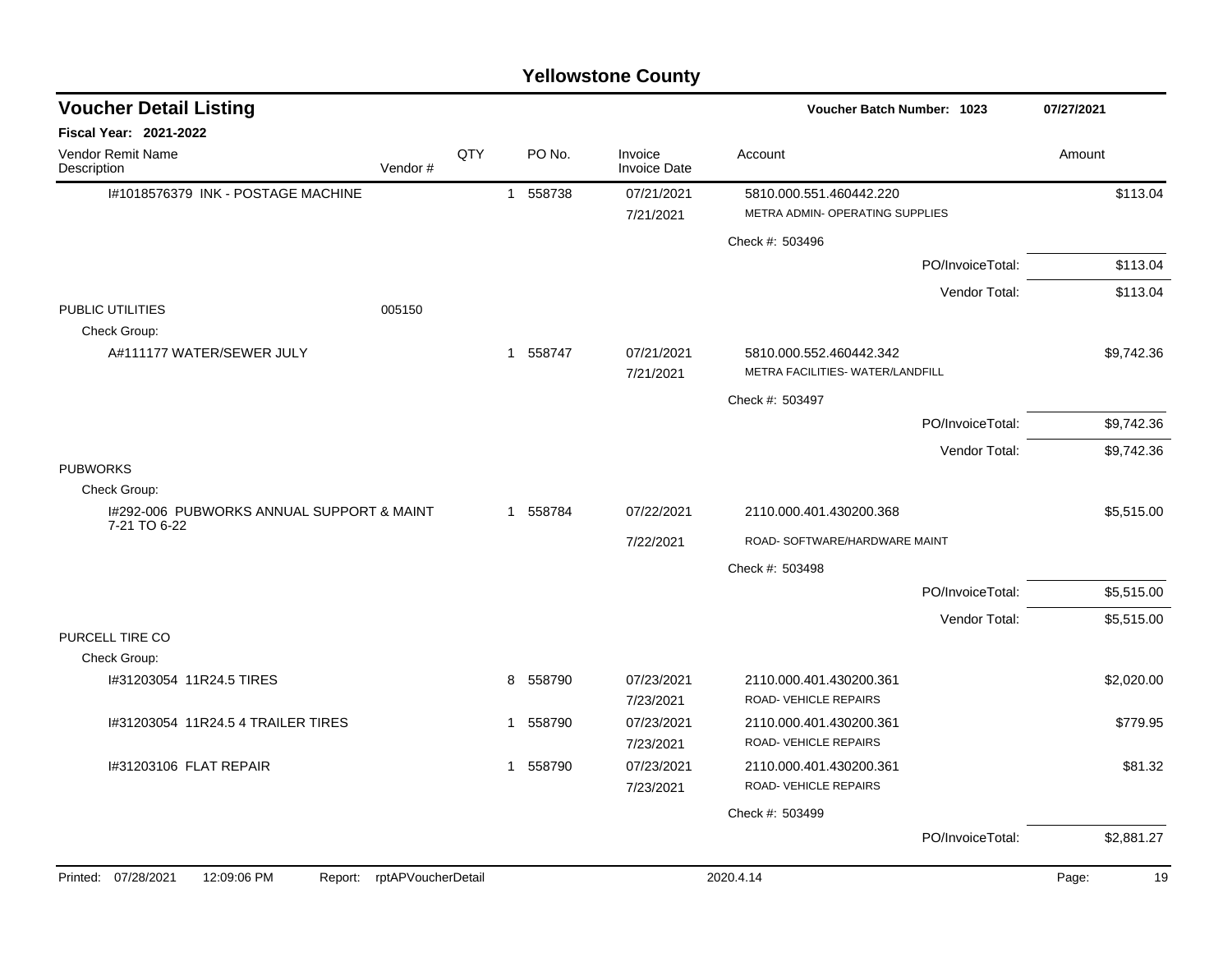| <b>Voucher Detail Listing</b>                                                         |                               |          |            |                                   | <b>Voucher Batch Number: 1023</b> |                  | 07/27/2021  |
|---------------------------------------------------------------------------------------|-------------------------------|----------|------------|-----------------------------------|-----------------------------------|------------------|-------------|
| Fiscal Year: 2021-2022                                                                |                               |          |            |                                   |                                   |                  |             |
| <b>Vendor Remit Name</b><br>Description                                               | Vendor#                       | QTY      | PO No.     | Invoice<br><b>Invoice Date</b>    | Account                           |                  | Amount      |
|                                                                                       |                               |          |            |                                   |                                   | Vendor Total:    | \$2,881.27  |
| <b>REPUBLIC SERVICES #892</b>                                                         |                               |          |            |                                   |                                   |                  |             |
| Check Group:                                                                          |                               |          |            |                                   |                                   |                  |             |
| A#3-0892-3502010 I#0892-000944200 GARBAGE FOR<br><b>BROADVIEW</b>                     |                               | 1 558779 | 07/22/2021 | 2110.000.401.430200.340           |                                   | \$44.27          |             |
|                                                                                       |                               |          |            | 7/22/2021                         | ROAD- UTILITIES                   |                  |             |
|                                                                                       |                               |          |            |                                   | Check #: 503500                   |                  |             |
|                                                                                       |                               |          |            |                                   |                                   | PO/InvoiceTotal: | \$44.27     |
|                                                                                       |                               |          |            |                                   |                                   | Vendor Total:    | \$44.27     |
| <b>SCHUTZ FOSS ARCHITECTS</b><br>Check Group:                                         | 042744                        |          |            |                                   |                                   |                  |             |
| PAY APP#2 7/7/21; Project #2112; Psych Interview<br>Remodel-Design Devel              |                               |          | 1 558753   | 07/23/2021                        | 4050.000.599.411200.920           |                  | \$3,220.00  |
|                                                                                       |                               |          |            | 7/23/2021                         | GENERAL- CAPITAL OUTLAY/ BUILDING |                  |             |
| PAY APP#2 7/7/21; Project #2112; Psych Interview<br><b>Remodel- Construction Docs</b> |                               | 1 558753 | 07/23/2021 | 4050.000.599.411200.920           |                                   | \$8,940.00       |             |
|                                                                                       |                               |          | 7/23/2021  | GENERAL- CAPITAL OUTLAY/ BUILDING |                                   |                  |             |
| PAY APP#2 7/7/21; Project #2112; Psych Interview<br>Remodel-Mileage                   |                               |          | 1 558753   | 07/23/2021                        | 4050.000.599.411200.920           |                  | \$2.80      |
|                                                                                       |                               |          |            | 7/23/2021                         | GENERAL- CAPITAL OUTLAY/ BUILDING |                  |             |
| PAY APP#2 7/7/21; Project #2112; Psych Interview<br><b>Remodel-Printing</b>           |                               |          | 1 558753   | 07/23/2021                        | 4050.000.599.411200.920           |                  | \$42.50     |
|                                                                                       |                               |          |            | 7/23/2021                         | GENERAL- CAPITAL OUTLAY/ BUILDING |                  |             |
|                                                                                       |                               |          |            |                                   | Check #: 503501                   |                  |             |
|                                                                                       |                               |          |            |                                   |                                   | PO/InvoiceTotal: | \$12,205.30 |
|                                                                                       |                               |          |            |                                   |                                   | Vendor Total:    | \$12,205.30 |
| SHIPTON'S BIG R INC<br>Check Group:                                                   |                               |          |            |                                   |                                   |                  |             |
| I#25293/ NAILS                                                                        |                               |          | 1 558783   | 07/22/2021                        | 2110.000.401.430200.220           |                  | \$59.88     |
|                                                                                       |                               |          |            | 7/22/2021                         | ROAD- OPERATING SUPPLIES          |                  |             |
|                                                                                       |                               |          |            |                                   | Check #: 503502                   |                  |             |
|                                                                                       |                               |          |            |                                   |                                   | PO/InvoiceTotal: | \$59.88     |
|                                                                                       |                               |          |            |                                   |                                   | Vendor Total:    | \$59.88     |
| Printed: 07/28/2021<br>12:09:06 PM                                                    | rptAPVoucherDetail<br>Report: |          |            |                                   | 2020.4.14                         |                  | Page:<br>20 |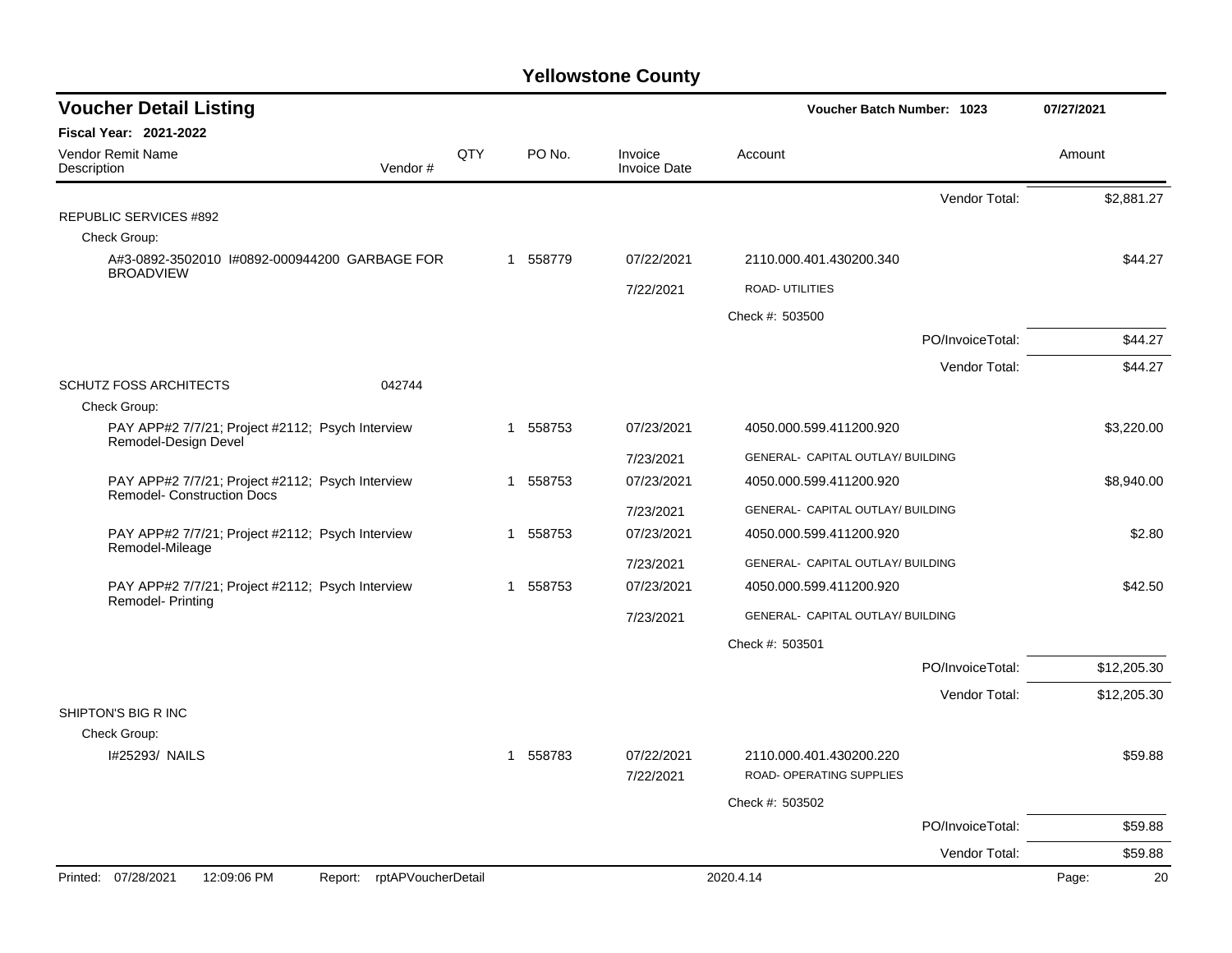| <b>Voucher Detail Listing</b>                                     |                    |              | <b>Voucher Batch Number: 1023</b> |                                | 07/27/2021                                            |                  |              |
|-------------------------------------------------------------------|--------------------|--------------|-----------------------------------|--------------------------------|-------------------------------------------------------|------------------|--------------|
| <b>Fiscal Year: 2021-2022</b>                                     |                    |              |                                   |                                |                                                       |                  |              |
| <b>Vendor Remit Name</b><br>Description                           | Vendor#            | QTY          | PO No.                            | Invoice<br><b>Invoice Date</b> | Account                                               |                  | Amount       |
| SMITH FUNERAL CHAPEL                                              | 005690             |              |                                   |                                |                                                       |                  |              |
| Check Group:                                                      |                    |              |                                   |                                |                                                       |                  |              |
| I#July 2021; Removal 7/13/21 (R.C)                                |                    | $\mathbf{1}$ | 558795                            | 07/23/2021<br>7/23/2021        | 2300.000.126.420800.202<br>CORONER- EXPENSE OF INVEST |                  | \$375.00     |
|                                                                   |                    |              |                                   |                                | Check #: 503503                                       |                  |              |
|                                                                   |                    |              |                                   |                                |                                                       | PO/InvoiceTotal: | \$375.00     |
|                                                                   |                    |              |                                   |                                |                                                       | Vendor Total:    | \$375.00     |
| ST OF MT DEPT OF AGRICULTURE<br>Check Group:                      | 020862             |              |                                   |                                |                                                       |                  |              |
| I#1908Gov Appl Lic Kip A LePage seasonal weed tech<br><b>YCWD</b> |                    | $\mathbf{1}$ | 558750                            | 07/22/2021                     | 2140.000.403.431100.380                               |                  | \$15.00      |
|                                                                   |                    |              |                                   | 7/22/2021                      | <b>WEED-TRAINING</b>                                  |                  |              |
|                                                                   |                    |              |                                   |                                | Check #: 503504                                       |                  |              |
|                                                                   |                    |              |                                   |                                |                                                       | PO/InvoiceTotal: | \$15.00      |
|                                                                   |                    |              |                                   |                                |                                                       | Vendor Total:    | \$15.00      |
| <b>STARPLEX CORPORATION</b><br>Check Group:                       | 042999             |              |                                   |                                |                                                       |                  |              |
| I#51204 BLIPPI CLEANING                                           |                    | 1            | 558736                            | 07/22/2021                     | 5810.000.554.460442.367                               |                  | \$2,014.35   |
|                                                                   |                    |              |                                   | 7/22/2021                      | METRA EVENTS- JANITORIAL                              |                  |              |
| 1#607412 7/13 BLIPPI VIP PARKING                                  |                    | 1            | 558736                            | 07/22/2021                     | 5810.000.554.460443.398                               |                  | \$67.00      |
|                                                                   |                    |              |                                   | 7/22/2021                      | N PARKING LOT- SECURITY                               |                  |              |
| 1#51202 ADJUSTMENT - JAMEY JOHNSON<br><b>OVERPAYMENT CREDIT</b>   |                    | 1            | 558736                            | 07/22/2021                     | 5810.000.554.460442.367                               |                  | (\$1,158.20) |
|                                                                   |                    |              |                                   | 7/22/2021                      | METRA EVENTS- JANITORIAL                              |                  |              |
|                                                                   |                    |              |                                   |                                | Check #: 503505                                       |                  |              |
|                                                                   |                    |              |                                   |                                |                                                       | PO/InvoiceTotal: | \$923.15     |
|                                                                   |                    |              |                                   |                                |                                                       | Vendor Total:    | \$923.15     |
| SUMMIT FOOD SERVICE, LLC                                          |                    |              |                                   |                                |                                                       |                  |              |
| Check Group:                                                      |                    |              |                                   |                                |                                                       |                  |              |
| I#INV2000117387 INMATE AM 7/10-7/16/21                            |                    |              | 3605 558731                       | 07/21/2021<br>7/21/2021        | 2300.000.136.420200.223<br><b>DETENTION- FOOD</b>     |                  | \$5,346.22   |
| Printed: 07/28/2021<br>12:09:06 PM<br>Report:                     | rptAPVoucherDetail |              |                                   |                                | 2020.4.14                                             |                  | Page:<br>21  |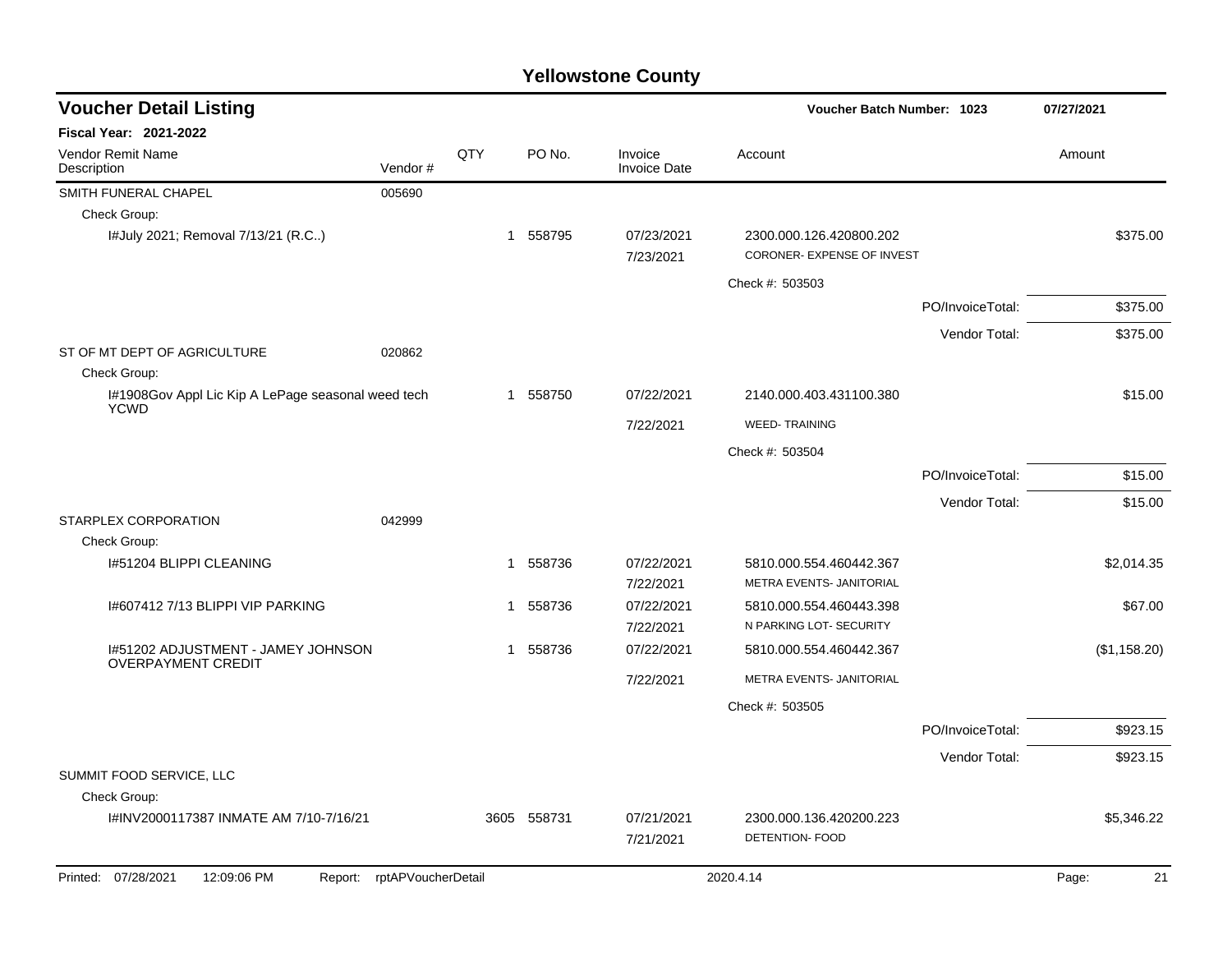|                                                      |                    |      |          | <b>Yellowstone County</b> |                                                             |                  |             |
|------------------------------------------------------|--------------------|------|----------|---------------------------|-------------------------------------------------------------|------------------|-------------|
| <b>Voucher Detail Listing</b>                        |                    |      |          |                           | Voucher Batch Number: 1023                                  |                  | 07/27/2021  |
| Fiscal Year: 2021-2022                               |                    |      |          |                           |                                                             |                  |             |
| Vendor Remit Name<br>Description                     | Vendor#            | QTY  | PO No.   | Invoice<br>Invoice Date   | Account                                                     |                  | Amount      |
| I#NV2000117387 INMATE NOON 7/10-7/16/21              |                    | 3609 | 558731   | 07/21/2021<br>7/21/2021   | 2300.000.136.420200.223<br>DETENTION- FOOD                  |                  | \$5,352.15  |
| I#INV2000117387 INMATE PM 7/10-7/16/21               |                    | 3862 | 558731   | 07/21/2021<br>7/21/2021   | 2300.000.136.420200.223<br>DETENTION- FOOD                  |                  | \$5,727.35  |
|                                                      |                    |      |          |                           | Check #: 503506                                             |                  |             |
|                                                      |                    |      |          |                           |                                                             | PO/InvoiceTotal: | \$16,425.72 |
|                                                      |                    |      |          |                           |                                                             | Vendor Total:    | \$16,425.72 |
| <b>SUN SUPPLY INC</b><br>Check Group:                |                    |      |          |                           |                                                             |                  |             |
| 1#1661943 TACK TAPE                                  |                    |      | 1 558778 | 07/22/2021<br>7/22/2021   | 2110.000.401.430260.364<br>ROAD- SIGN MAINTENANCE           |                  | \$122.73    |
|                                                      |                    |      |          |                           | Check #: 503507                                             |                  |             |
|                                                      |                    |      |          |                           |                                                             | PO/InvoiceTotal: | \$122.73    |
|                                                      |                    |      |          |                           |                                                             | Vendor Total:    | \$122.73    |
| TACOMA SCREW PRODUCTS INC                            |                    |      |          |                           |                                                             |                  |             |
| Check Group:<br>I#270013348-00 EYE SNAP              |                    |      | 1 558782 | 07/22/2021<br>7/22/2021   | 2110.000.401.430260.364<br>ROAD- SIGN MAINTENANCE           |                  | \$27.25     |
|                                                      |                    |      |          |                           | Check #: 503508                                             |                  |             |
|                                                      |                    |      |          |                           |                                                             | PO/InvoiceTotal: | \$27.25     |
|                                                      |                    |      |          |                           |                                                             | Vendor Total:    | \$27.25     |
| <b>TIRE-RAMA</b>                                     | 006013             |      |          |                           |                                                             |                  |             |
| Check Group:<br>I#1020012703 BATTERY B DUTCHER TRUCK |                    | 1    | 558734   | 07/21/2021<br>7/21/2021   | 5810.000.552.460442.361<br>METRA FACILITIES- VEHICLE REPAIR |                  | \$180.43    |
|                                                      |                    |      |          |                           | Check #: 503509                                             |                  |             |
|                                                      |                    |      |          |                           |                                                             | PO/InvoiceTotal: | \$180.43    |
|                                                      |                    |      |          |                           |                                                             | Vendor Total:    | \$180.43    |
| TRUENORTH STEEL<br>Check Group:                      |                    |      |          |                           |                                                             |                  |             |
| Printed: 07/28/2021<br>12:09:06 PM<br>Report:        | rptAPVoucherDetail |      |          |                           | 2020.4.14                                                   |                  | 22<br>Page: |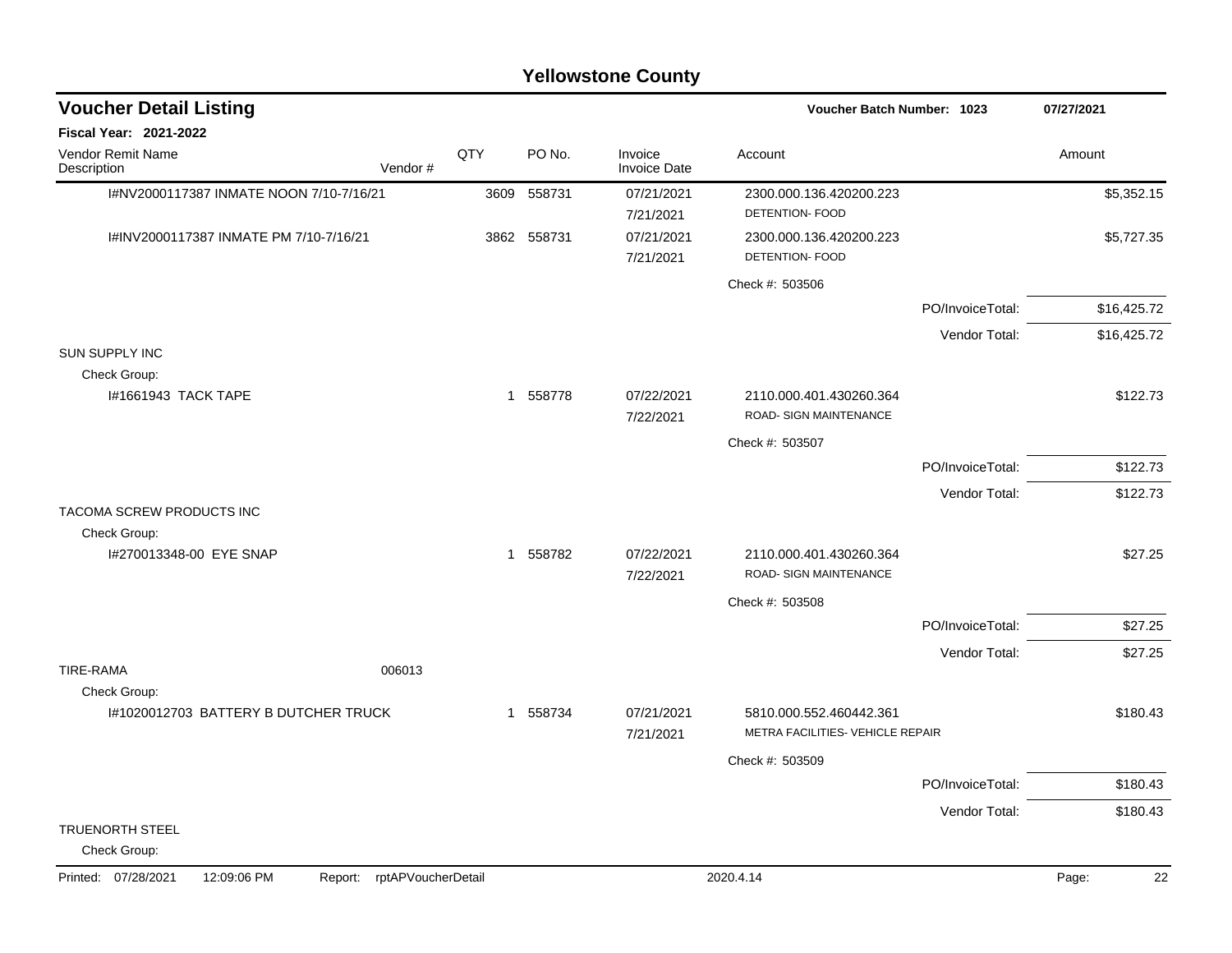|                                            | <b>Yellowstone County</b>  |     |              |                                |                                                                 |                  |             |  |  |  |  |  |
|--------------------------------------------|----------------------------|-----|--------------|--------------------------------|-----------------------------------------------------------------|------------------|-------------|--|--|--|--|--|
| <b>Voucher Detail Listing</b>              |                            |     |              |                                | Voucher Batch Number: 1023                                      |                  | 07/27/2021  |  |  |  |  |  |
| Fiscal Year: 2021-2022                     |                            |     |              |                                |                                                                 |                  |             |  |  |  |  |  |
| Vendor Remit Name<br>Description           | Vendor#                    | QTY | PO No.       | Invoice<br><b>Invoice Date</b> | Account                                                         |                  | Amount      |  |  |  |  |  |
| I#BI0024756 90' X 48" CULVERT & BAND 81021 |                            |     | 558776<br>-1 | 07/22/2021<br>7/22/2021        | 2130.000.402.430244.400<br><b>BRIDGE- BUILDING MATERIALS</b>    |                  | \$5,620.20  |  |  |  |  |  |
| I#BI0024835 36' X 18" CULVERT & BAND       |                            |     | 558776<br>1  | 07/22/2021<br>7/22/2021        | 2130.000.402.430244.400<br><b>BRIDGE- BUILDING MATERIALS</b>    |                  | \$895.95    |  |  |  |  |  |
|                                            |                            |     |              |                                | Check #: 503510                                                 |                  |             |  |  |  |  |  |
|                                            |                            |     |              |                                |                                                                 | PO/InvoiceTotal: | \$6,516.15  |  |  |  |  |  |
|                                            |                            |     |              |                                |                                                                 | Vendor Total:    | \$6,516.15  |  |  |  |  |  |
| TRUGREEN/CHEMLAWN<br>Check Group:          | 002220                     |     |              |                                |                                                                 |                  |             |  |  |  |  |  |
| I#1078766 A#47790 Weed appl 07/16/21       |                            |     | 558726<br>-1 | 07/21/2021<br>7/21/2021        | 2399.000.235.420250.360<br>YSC- REPAIRS & MAINT SERVICE         |                  | \$117.00    |  |  |  |  |  |
|                                            |                            |     |              |                                | Check #: 503511                                                 |                  |             |  |  |  |  |  |
|                                            |                            |     |              |                                |                                                                 | PO/InvoiceTotal: | \$117.00    |  |  |  |  |  |
|                                            |                            |     |              |                                |                                                                 | Vendor Total:    | \$117.00    |  |  |  |  |  |
| <b>ULINE</b><br>Check Group:               | 045545                     |     |              |                                |                                                                 |                  |             |  |  |  |  |  |
| I#135906608 RECLOSABLE BAG                 |                            |     | 5 558754     | 07/22/2021<br>7/22/2021        | 2300.000.136.420200.220<br>DETENTION- OPERATING SUPPLIES        |                  | \$123.79    |  |  |  |  |  |
|                                            |                            |     |              |                                | Check #: 503512                                                 |                  |             |  |  |  |  |  |
|                                            |                            |     |              |                                |                                                                 | PO/InvoiceTotal: | \$123.79    |  |  |  |  |  |
| UNIVERSAL AWARDS                           | 006170                     |     |              |                                |                                                                 | Vendor Total:    | \$123.79    |  |  |  |  |  |
| Check Group:                               |                            |     |              |                                |                                                                 |                  |             |  |  |  |  |  |
| I#261100 NAME BADGE C PETERSON             |                            |     | 558735<br>1  | 07/22/2021<br>7/22/2021        | 5810.000.552.460442.220<br>METRA FACILITIES- OPERATING SUPPLIES |                  | \$10.50     |  |  |  |  |  |
|                                            |                            |     |              |                                | Check #: 503513                                                 |                  |             |  |  |  |  |  |
|                                            |                            |     |              |                                |                                                                 | PO/InvoiceTotal: | \$10.50     |  |  |  |  |  |
| Check Group:                               |                            |     |              |                                |                                                                 |                  |             |  |  |  |  |  |
| I#261075 PLAQUE B COX                      |                            |     | 558755<br>1  | 07/22 /2021<br>7/22/2021       | 1000.000.199.411800.740<br>MISC- AWARDS                         |                  | \$29.50     |  |  |  |  |  |
| Printed: 07/28/2021<br>12:09:06 PM         | Report: rptAPVoucherDetail |     |              |                                | 2020.4.14                                                       |                  | 23<br>Page: |  |  |  |  |  |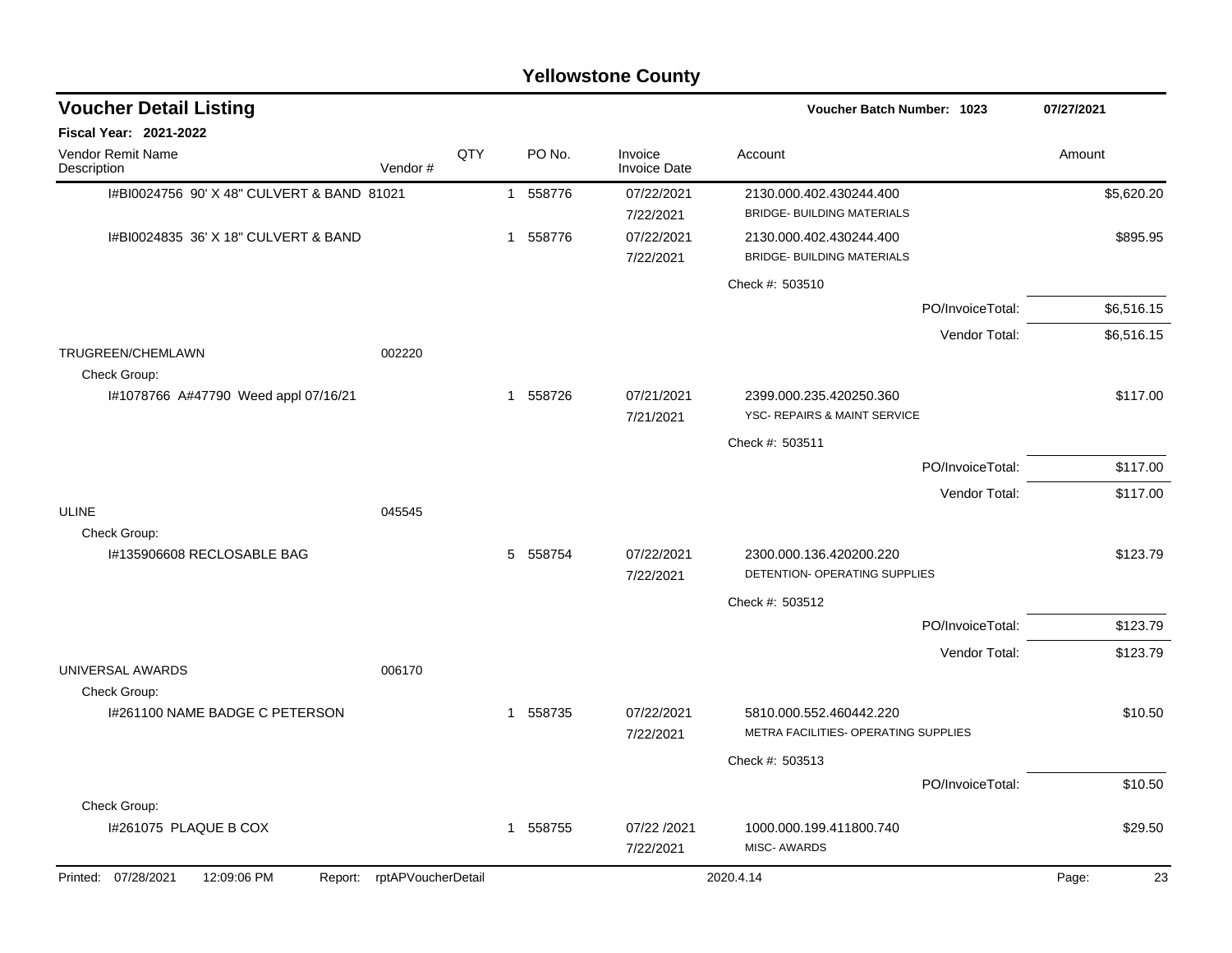| <b>Voucher Detail Listing</b>                            |                    |     |            |                                | Voucher Batch Number: 1023                            | 07/27/2021       |             |
|----------------------------------------------------------|--------------------|-----|------------|--------------------------------|-------------------------------------------------------|------------------|-------------|
| Fiscal Year: 2021-2022                                   |                    |     |            |                                |                                                       |                  |             |
| Vendor Remit Name<br>Description                         | Vendor#            | QTY | PO No.     | Invoice<br><b>Invoice Date</b> | Account                                               |                  | Amount      |
|                                                          |                    |     |            |                                | Check #: 503513                                       |                  |             |
|                                                          |                    |     |            |                                |                                                       | PO/InvoiceTotal: | \$29.50     |
| Check Group:                                             |                    |     |            |                                |                                                       |                  |             |
| I#261108; Gold coins                                     |                    |     | 100 558796 | 07/23/2021<br>7/23/2021        | 2300.000.126.420800.202<br>CORONER- EXPENSE OF INVEST |                  | \$478.00    |
|                                                          |                    |     |            |                                | Check #: 503513                                       |                  |             |
|                                                          |                    |     |            |                                |                                                       | PO/InvoiceTotal: | \$478.00    |
|                                                          |                    |     |            |                                |                                                       | Vendor Total:    | \$518.00    |
| US FOODS INC                                             | 002926             |     |            |                                |                                                       |                  |             |
| Check Group:<br>I#3550473 A#67194115 Food                |                    |     | 1 558791   | 07/23/2021<br>7/23/2021        | 2399.000.235.420250.223<br>YSC-FOOD                   |                  | \$492.45    |
|                                                          |                    |     |            |                                | Check #: 503514                                       |                  |             |
|                                                          |                    |     |            |                                |                                                       | PO/InvoiceTotal: | \$492.45    |
|                                                          |                    |     |            |                                |                                                       | Vendor Total:    | \$492.45    |
| <b>VERITIV OPERATING COMPANY</b>                         |                    |     |            |                                |                                                       |                  |             |
| Check Group:<br>#645-71448985 80 BOXES OF PAPER          |                    | 80  | 558720     | 07/20/2021                     | 1000.000.000.015160.000                               |                  | \$3,120.00  |
|                                                          |                    |     |            | 7/20/2021                      | <b>GENERAL INVENTORY STORES</b>                       |                  |             |
|                                                          |                    |     |            |                                | Check #: 503515                                       |                  |             |
|                                                          |                    |     |            |                                |                                                       | PO/InvoiceTotal: | \$3,120.00  |
|                                                          |                    |     |            |                                |                                                       | Vendor Total:    | \$3,120.00  |
| <b>VERIZON WIRELESS</b>                                  |                    |     |            |                                |                                                       |                  |             |
| Check Group:<br>A#471819657; I#9883471046 MDT 7/7-8/6/21 |                    |     | 1 558799   | 07/23/2021                     | 2300.000.132.420150.368                               |                  | \$2,490.77  |
|                                                          |                    |     |            | 7/23/2021                      | PATROL- SOFTWARE/HARDWARE MAINT                       |                  |             |
|                                                          |                    |     |            |                                | Check #: 503516                                       |                  |             |
|                                                          |                    |     |            |                                |                                                       | PO/InvoiceTotal: | \$2,490.77  |
|                                                          |                    |     |            |                                |                                                       | Vendor Total:    | \$2,490.77  |
| Printed: 07/28/2021<br>12:09:06 PM<br>Report:            | rptAPVoucherDetail |     |            |                                | 2020.4.14                                             |                  | 24<br>Page: |
|                                                          |                    |     |            |                                |                                                       |                  |             |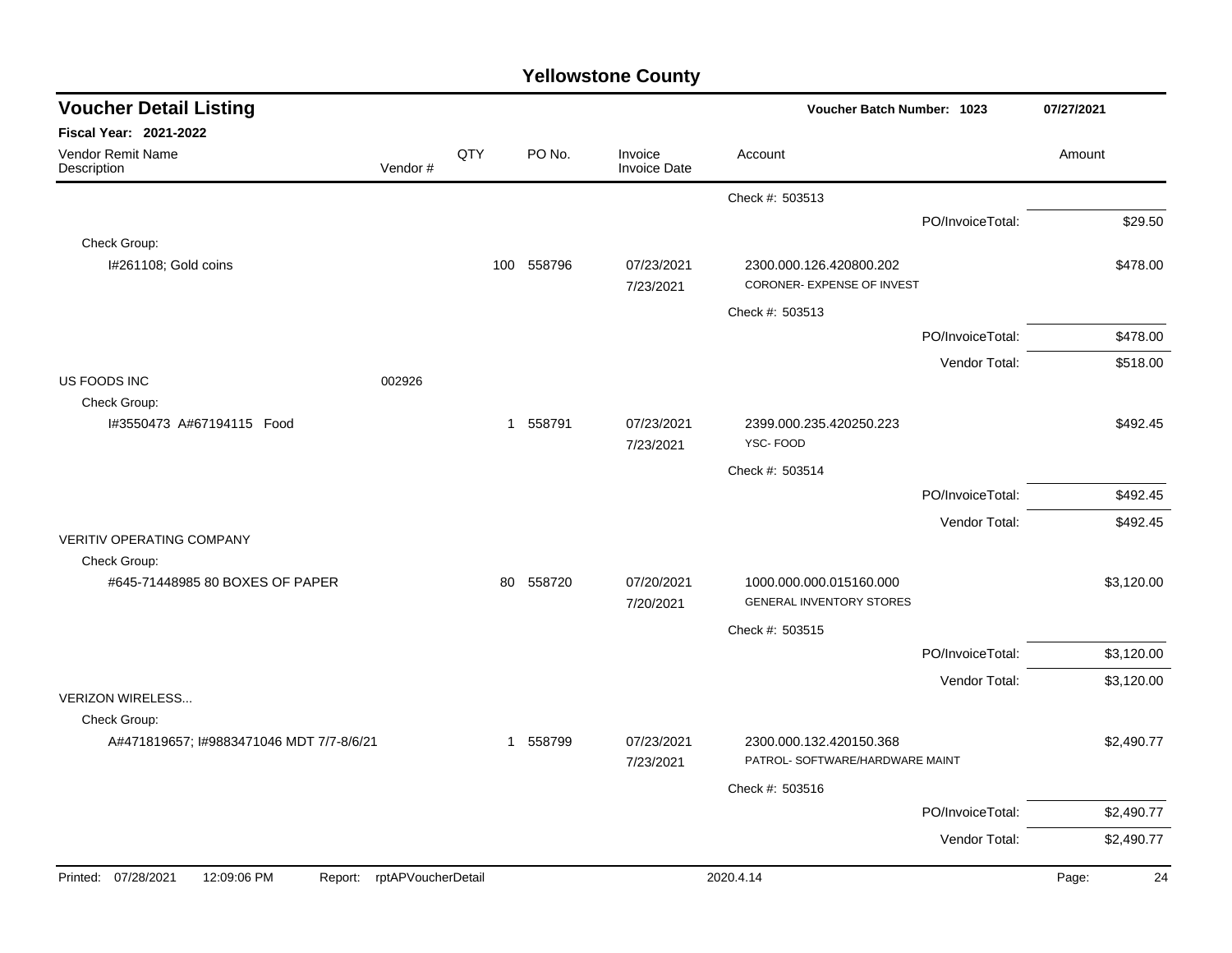| <b>Voucher Detail Listing</b>                 |                    |     |          | Voucher Batch Number: 1023     |                                                                 | 07/27/2021       |             |
|-----------------------------------------------|--------------------|-----|----------|--------------------------------|-----------------------------------------------------------------|------------------|-------------|
| Fiscal Year: 2021-2022                        |                    |     |          |                                |                                                                 |                  |             |
| Vendor Remit Name<br>Description              | Vendor#            | QTY | PO No.   | Invoice<br><b>Invoice Date</b> | Account                                                         |                  | Amount      |
| WESTERN EMULSIONS, INC                        |                    |     |          |                                |                                                                 |                  |             |
| Check Group:                                  |                    |     |          |                                |                                                                 |                  |             |
| 1#10-470387 PASS R MILLING OIL 61016          |                    |     | 1 558772 | 07/22/2021<br>7/22/2021        | 2110.000.401.430200.450<br>ROAD-RAW MATERIALS- GAS TAX          |                  | \$10,507.00 |
| 1#10-470388 PASS R MILLING OIL 61016          |                    |     | 1 558772 | 07/22/2021<br>7/22/2021        | 2110.000.401.430200.450<br>ROAD- RAW MATERIALS- GAS TAX         |                  | \$7,700.00  |
|                                               |                    |     |          |                                | Check #: 503517                                                 |                  |             |
|                                               |                    |     |          |                                |                                                                 | PO/InvoiceTotal: | \$18,207.00 |
|                                               |                    |     |          |                                |                                                                 | Vendor Total:    | \$18,207.00 |
| WESTERN OFFICE EQUIPMENT<br>Check Group:      | 006450             |     |          |                                |                                                                 |                  |             |
| I#53808; Toner LEXC241XK0                     |                    |     | 1 558797 | 07/23/2021<br>7/23/2021        | 2300.000.130.420110.210<br><b>ADMIN- OFFICE SUPPLIES</b>        |                  | \$140.00    |
|                                               |                    |     |          |                                | Check #: 503518                                                 |                  |             |
|                                               |                    |     |          |                                |                                                                 | PO/InvoiceTotal: | \$140.00    |
|                                               |                    |     |          |                                |                                                                 | Vendor Total:    | \$140.00    |
| WINCHELL LANDSCAPING INC                      |                    |     |          |                                |                                                                 |                  |             |
| Check Group:                                  |                    |     |          |                                |                                                                 |                  |             |
| I#31876 Clydesdale Park Mowing                |                    |     | 3 558748 | 07/21/2021<br>7/21/2021        | 2688.000.000.460430.362<br>RSID 768M PARK MAINT & REPAIRS       |                  | \$300.00    |
|                                               |                    |     |          |                                | Check #: 503519                                                 |                  |             |
|                                               |                    |     |          |                                |                                                                 | PO/InvoiceTotal: | \$300.00    |
|                                               |                    |     |          |                                |                                                                 | Vendor Total:    | \$300.00    |
| WW GRAINGER                                   |                    |     |          |                                |                                                                 |                  |             |
| Check Group:                                  |                    |     |          |                                |                                                                 |                  |             |
| I#9965680375 7/16 MEGAPHONES                  |                    |     | 1 558737 | 07/21/2021<br>7/21/2021        | 5810.000.552.460442.220<br>METRA FACILITIES- OPERATING SUPPLIES |                  | \$582.42    |
|                                               |                    |     |          |                                | Check #: 503520                                                 |                  |             |
|                                               |                    |     |          |                                |                                                                 | PO/InvoiceTotal: | \$582.42    |
|                                               |                    |     |          |                                |                                                                 | Vendor Total:    | \$582.42    |
| Printed: 07/28/2021<br>12:09:06 PM<br>Report: | rptAPVoucherDetail |     |          |                                | 2020.4.14                                                       |                  | 25<br>Page: |